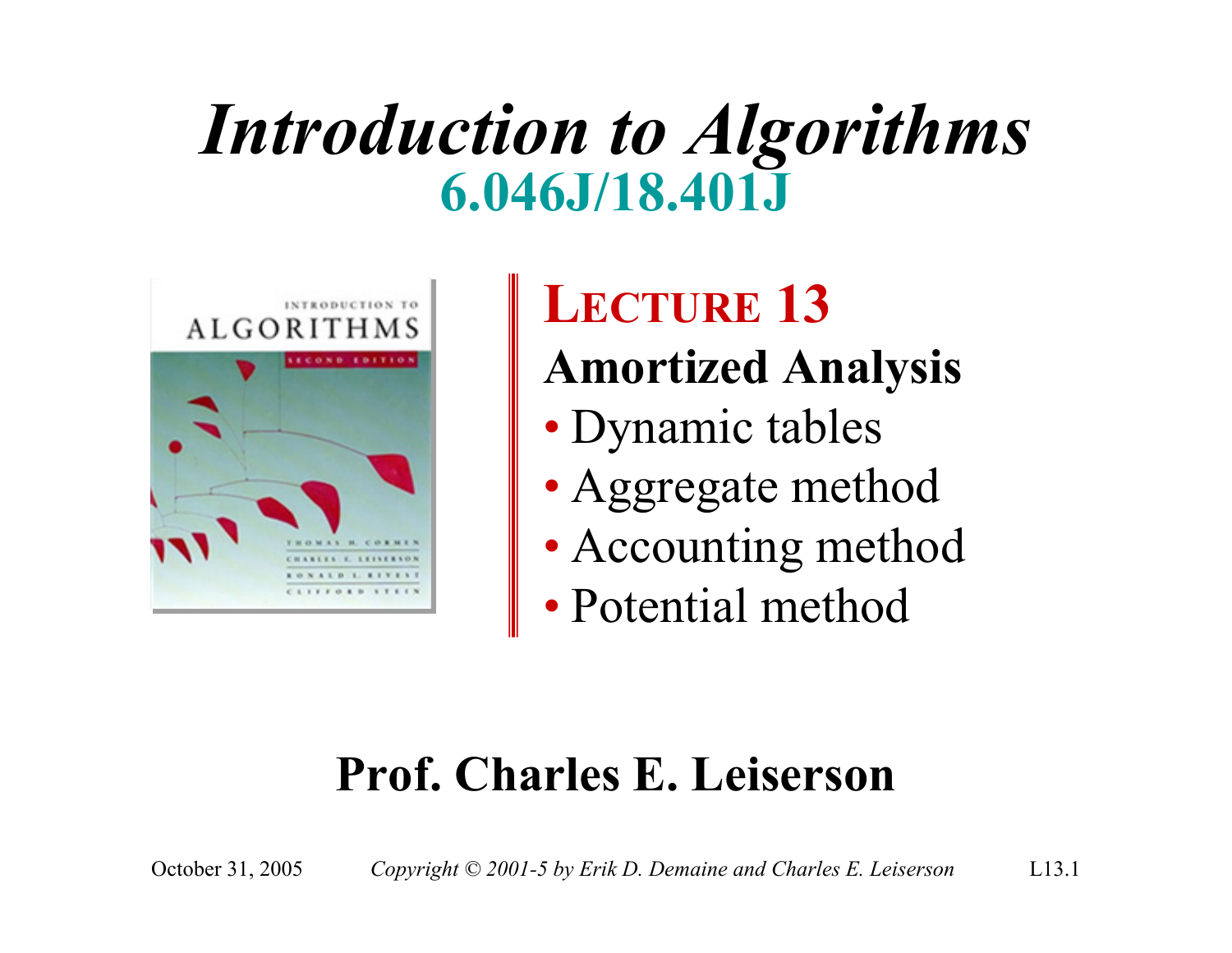

#### **How large should a hash table be?**

**Goal:** Make the table as small as possible, but large enough so that it won't overflow (or otherwise become inefficient).

**Problem:** What if we don't know the proper size in advance?

#### **Solution:** *Dynamic tables.*

**IDEA:** Whenever the table overflows, "grow" it by allocating (via **malloc** or **new**) a new, larger table. Move all items from the old table into the new one, and free the storage for the old table.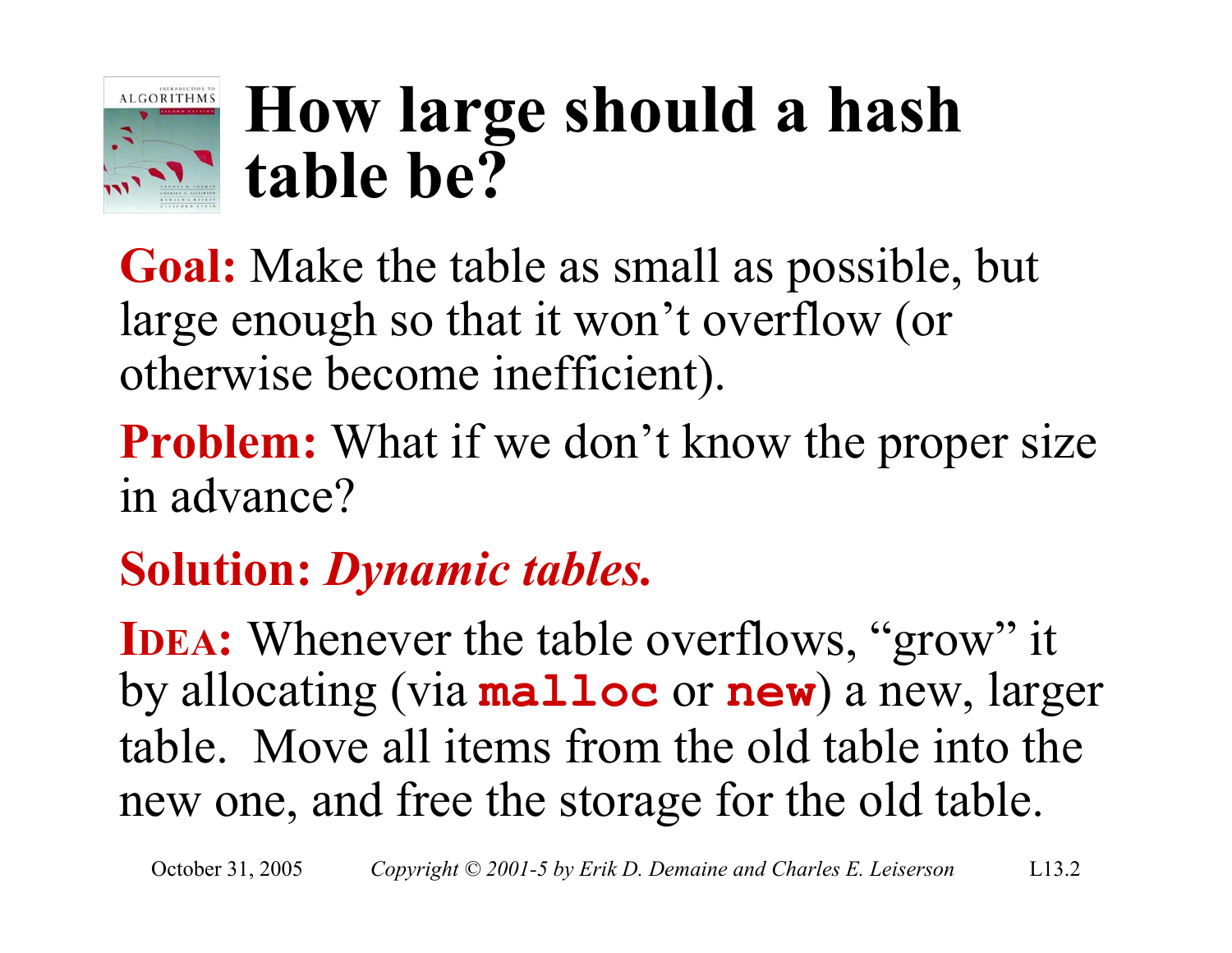

1. INSERT2. INSERT

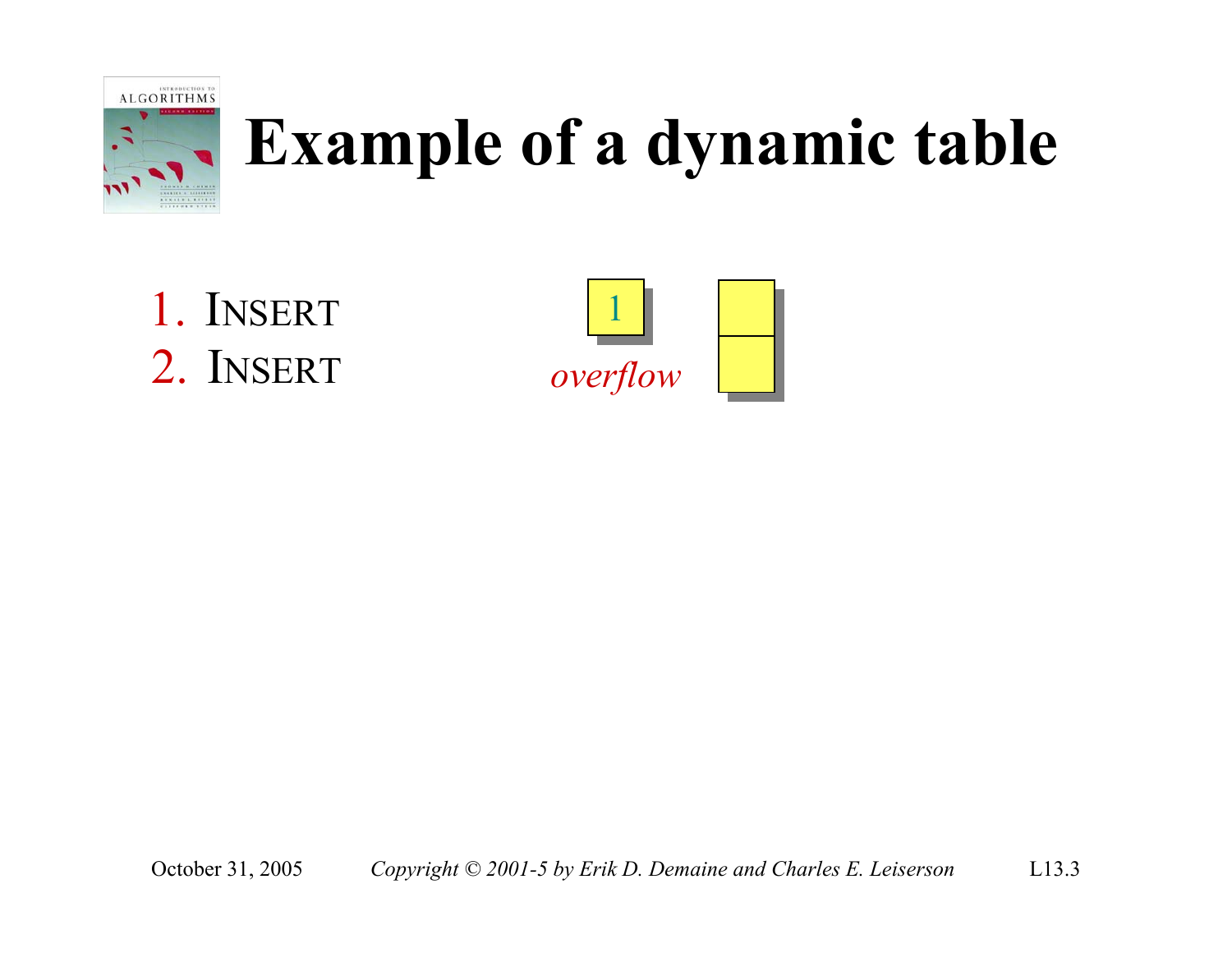

1. INSERT2. INSERT

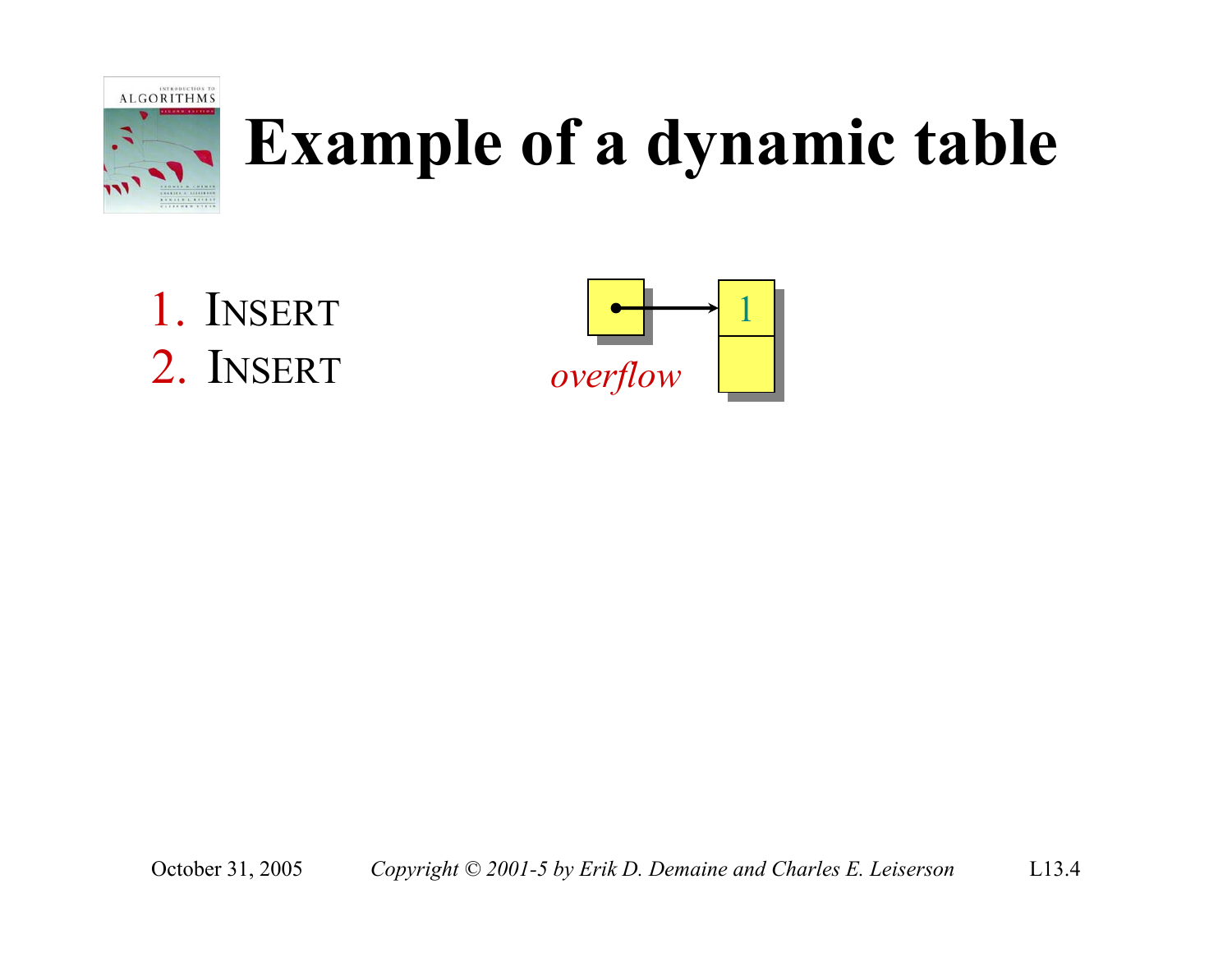

1. INSERT2. INSERT

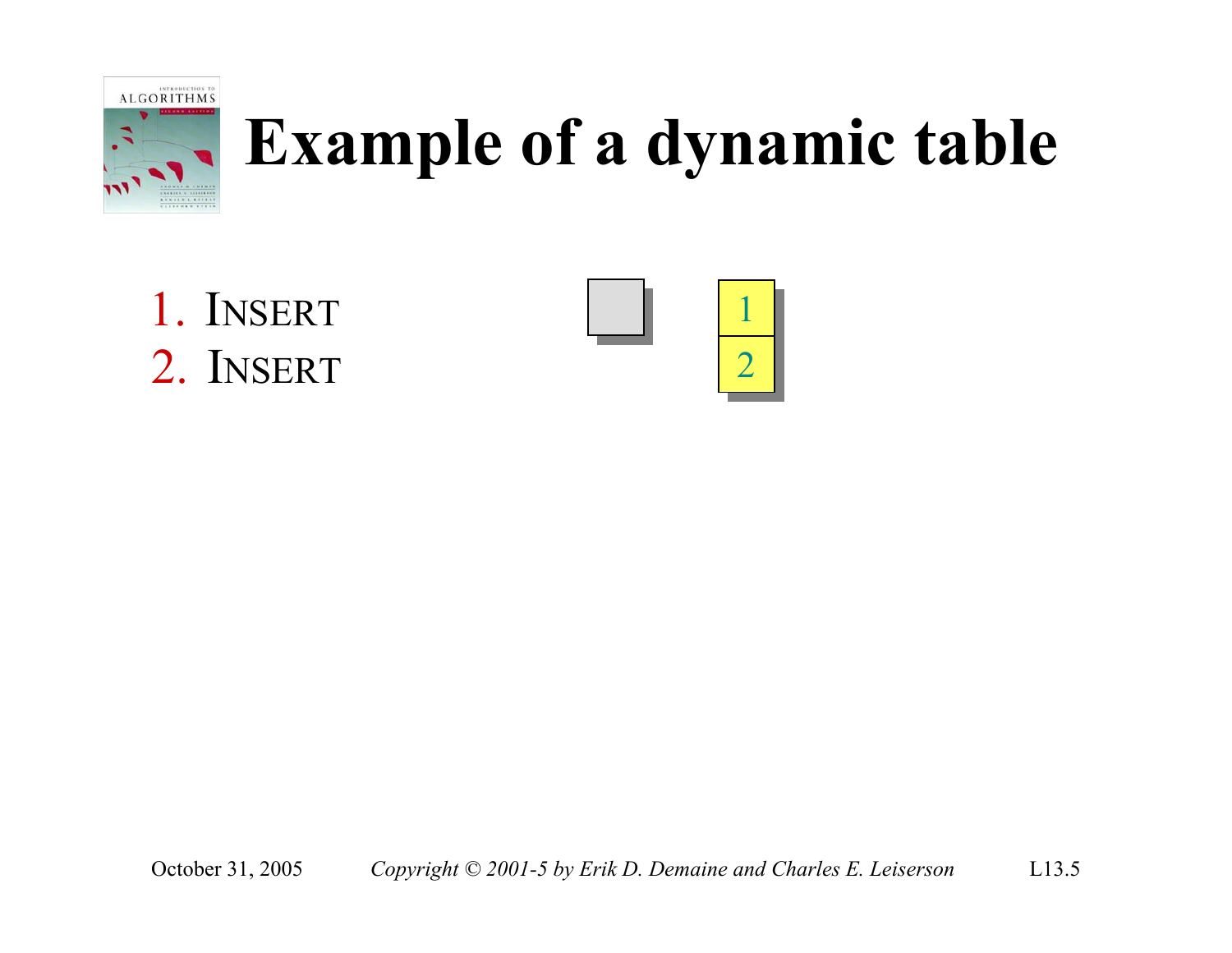

1. INSERT2. INSERT3. INSERT

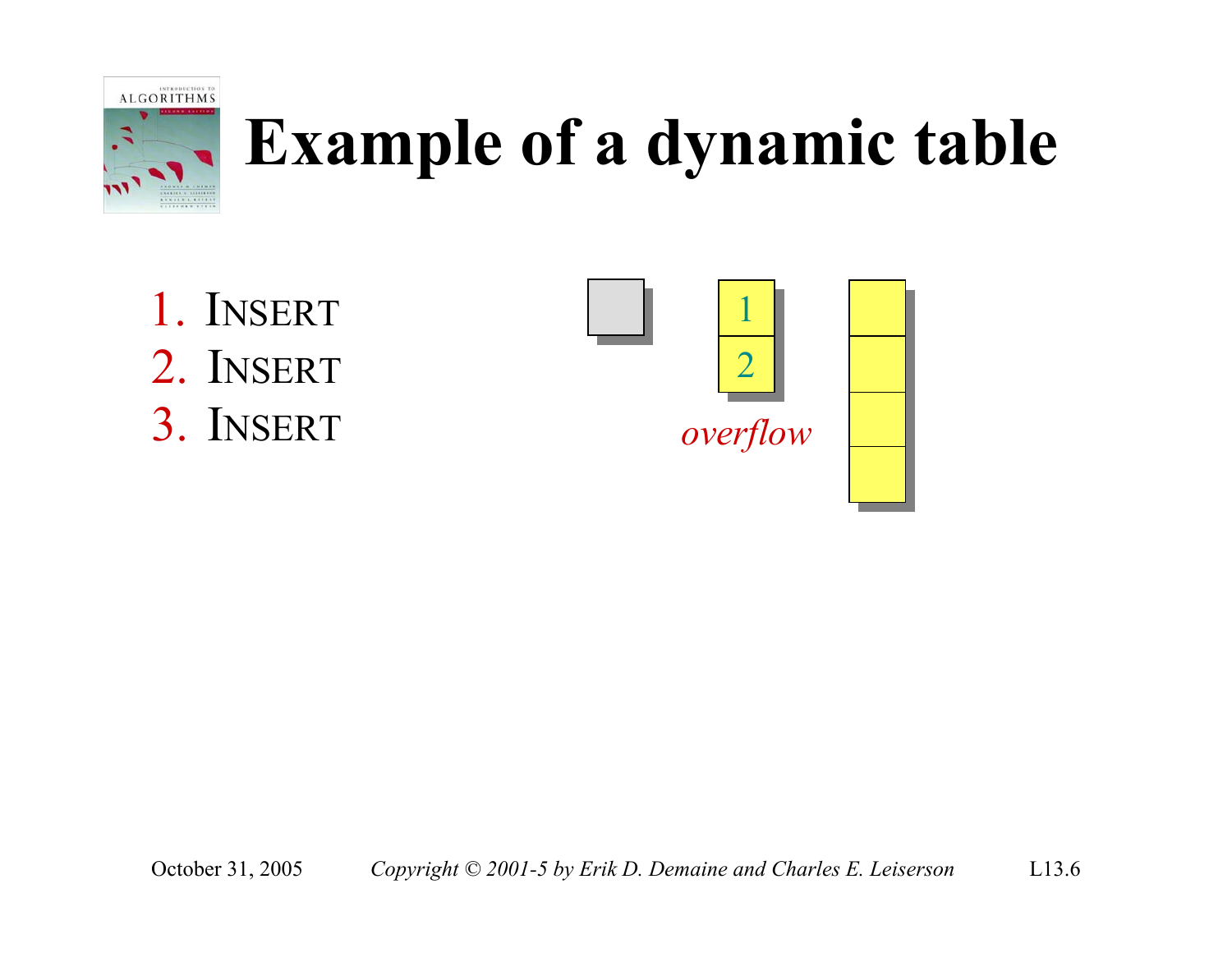

1. INSERT2. INSERT3. INSERT

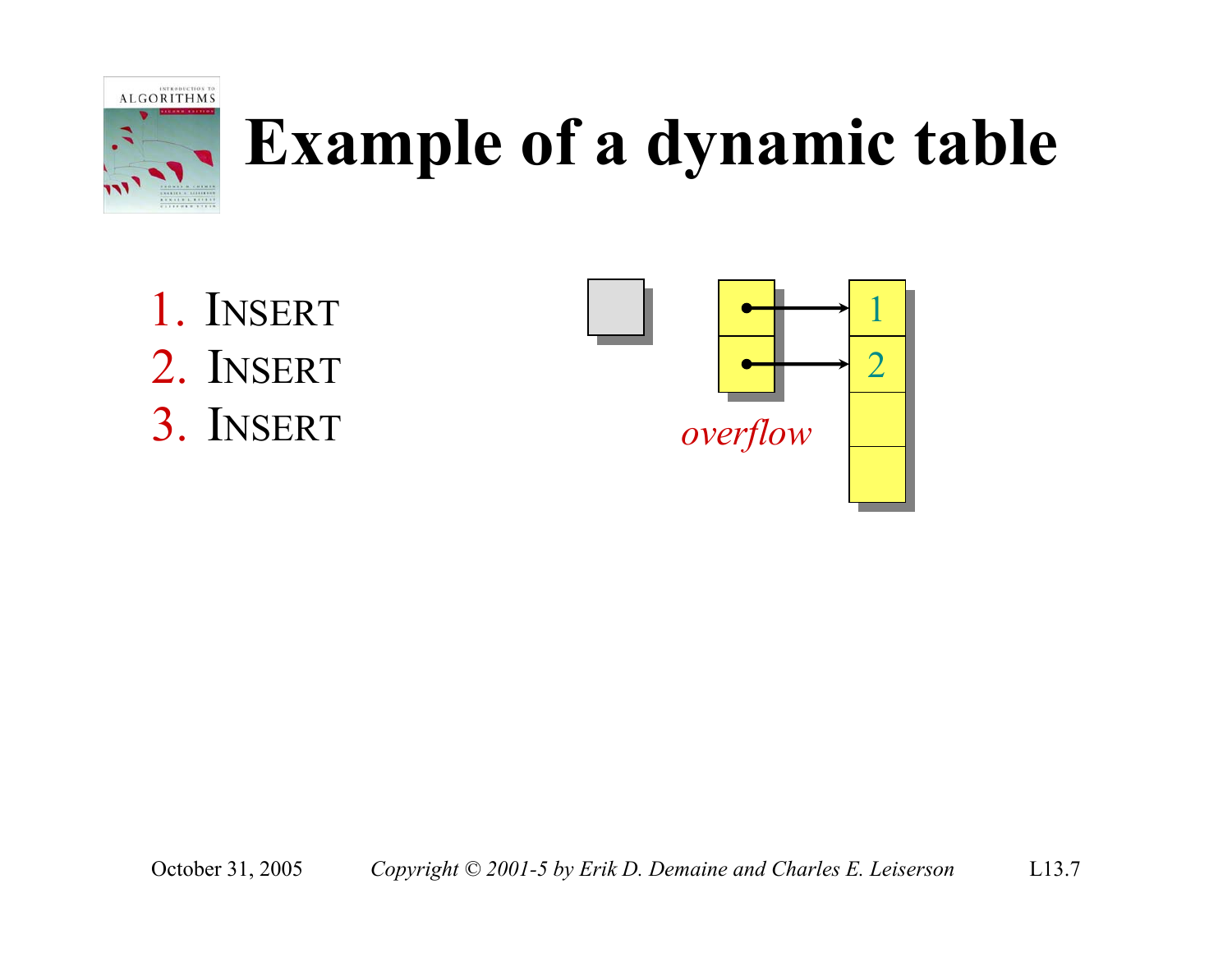

1. INSERT2. INSERT3. INSERT

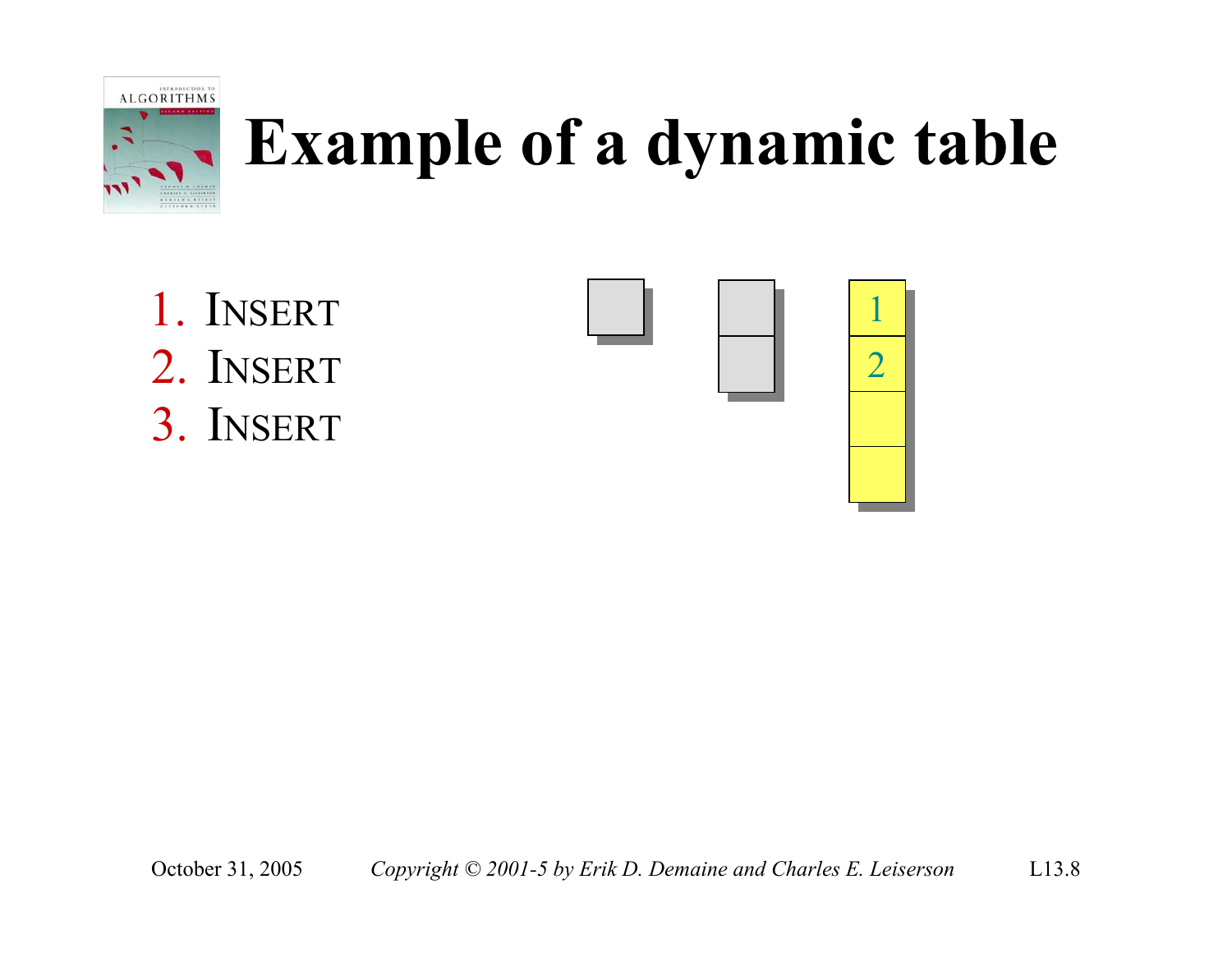

- 1. INSERT2. INSERT3. INSERT
- 4. INSERT

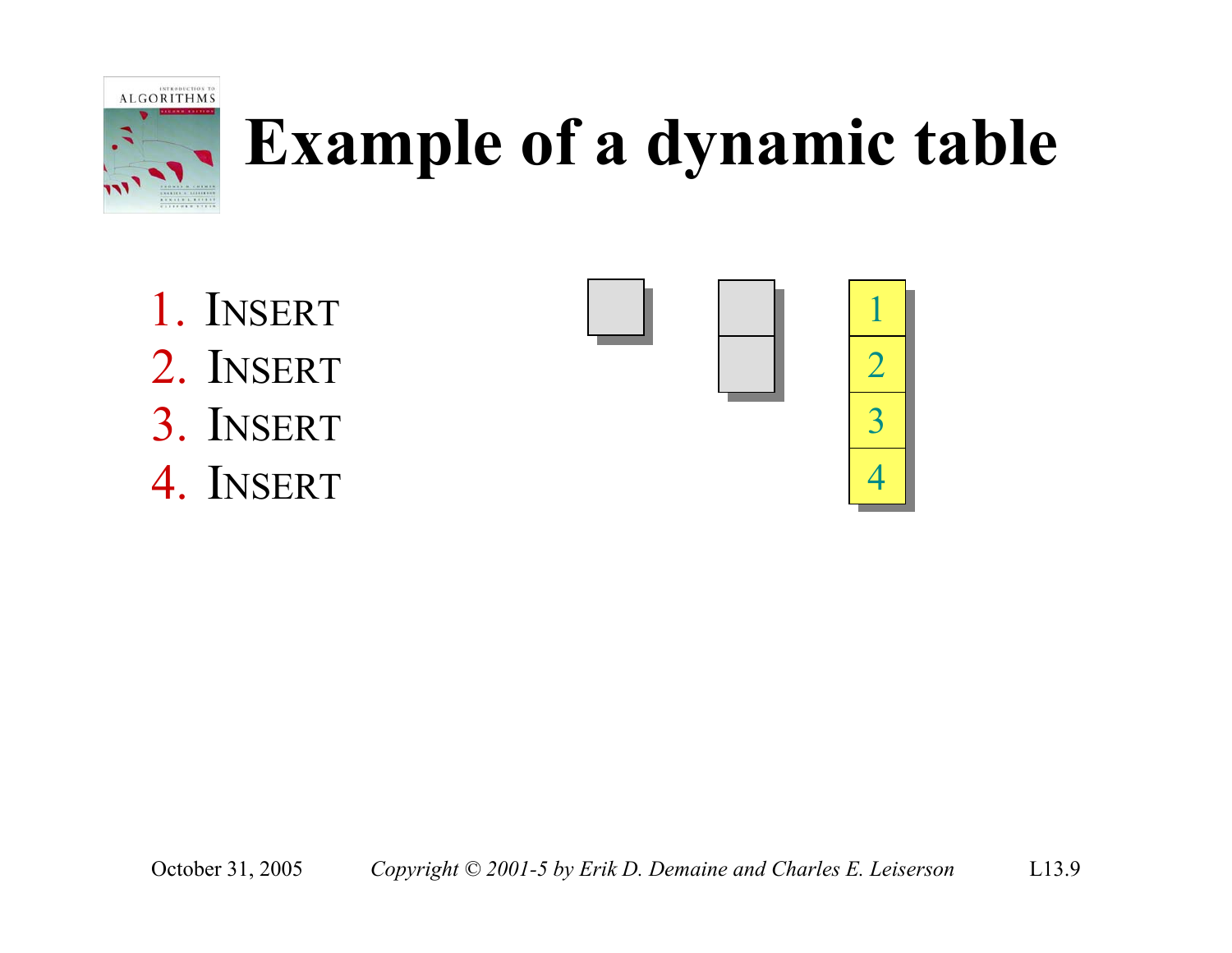

- 1. INSERT
- 2. INSERT
- 3. INSERT
- 4. INSERT
- 5. INSERT

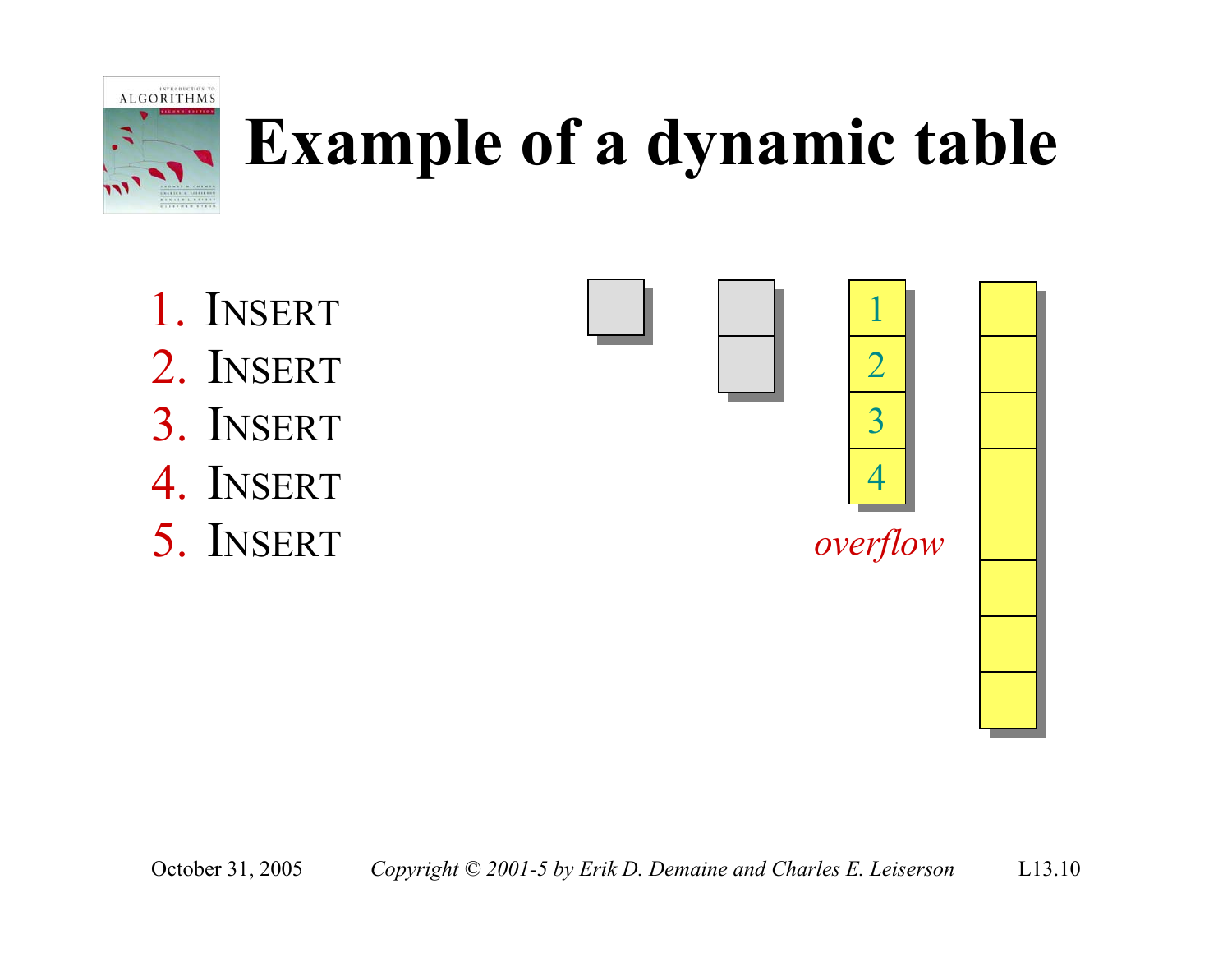

- 1. INSERT
- 2. INSERT
- 3. INSERT
- 4. INSERT
- 5. INSERT

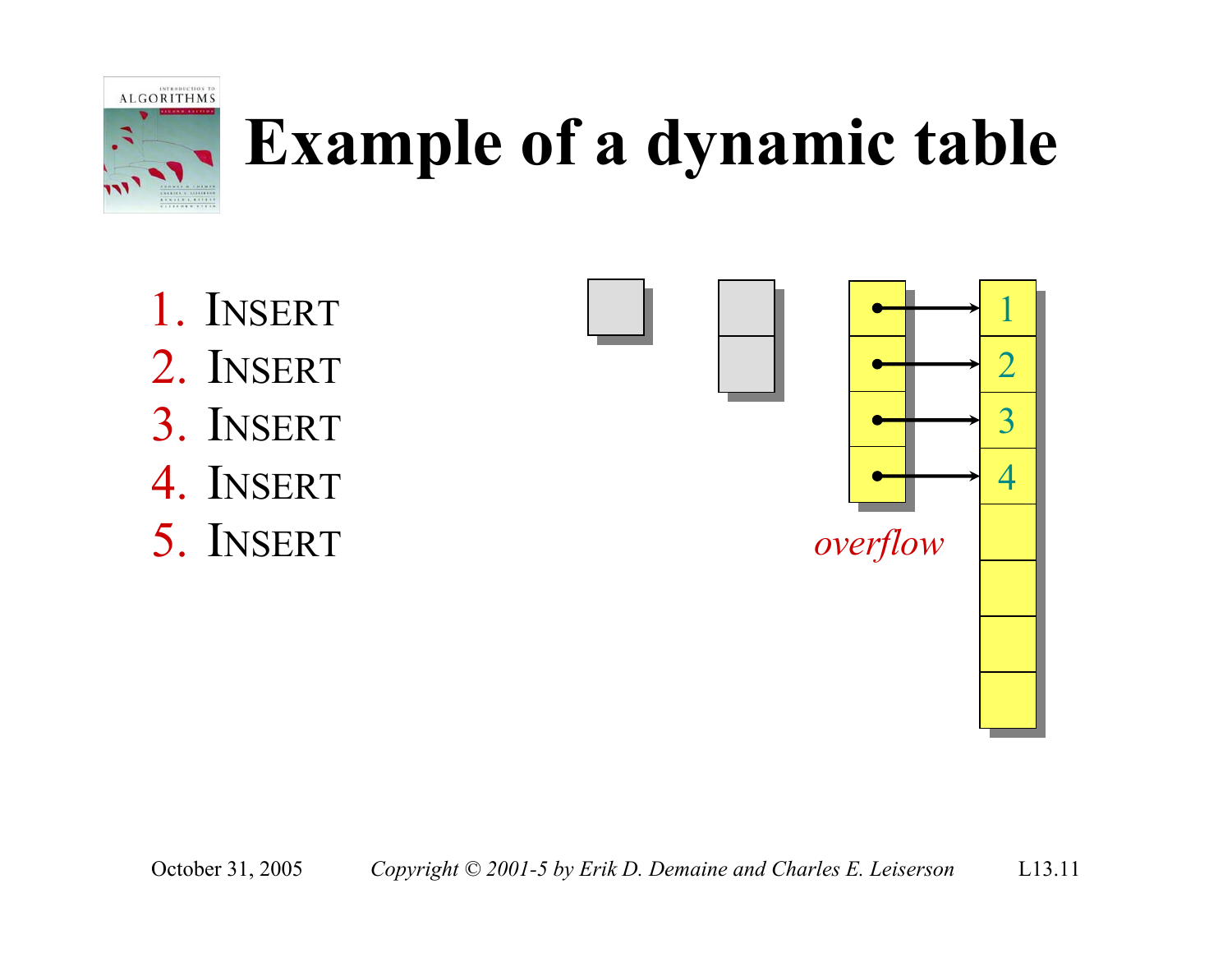

- 1. INSERT
- 2. INSERT
- 3. INSERT
- 4. INSERT
- 5. INSERT

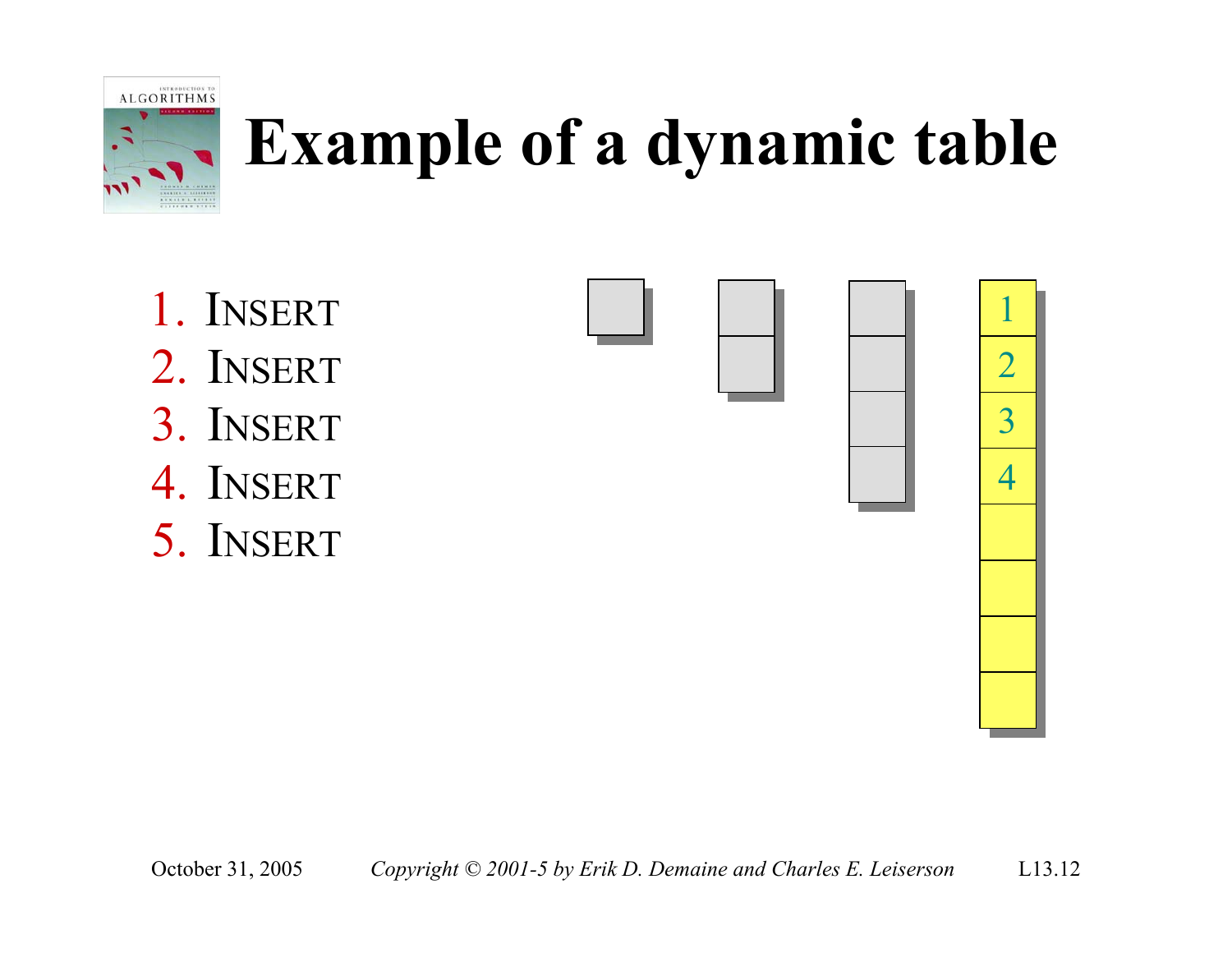

- 1. INSERT
- 2. INSERT
- 3. INSERT
- 4. INSERT
- 5. INSERT
- 6. INSERT
- 7. INSERT





1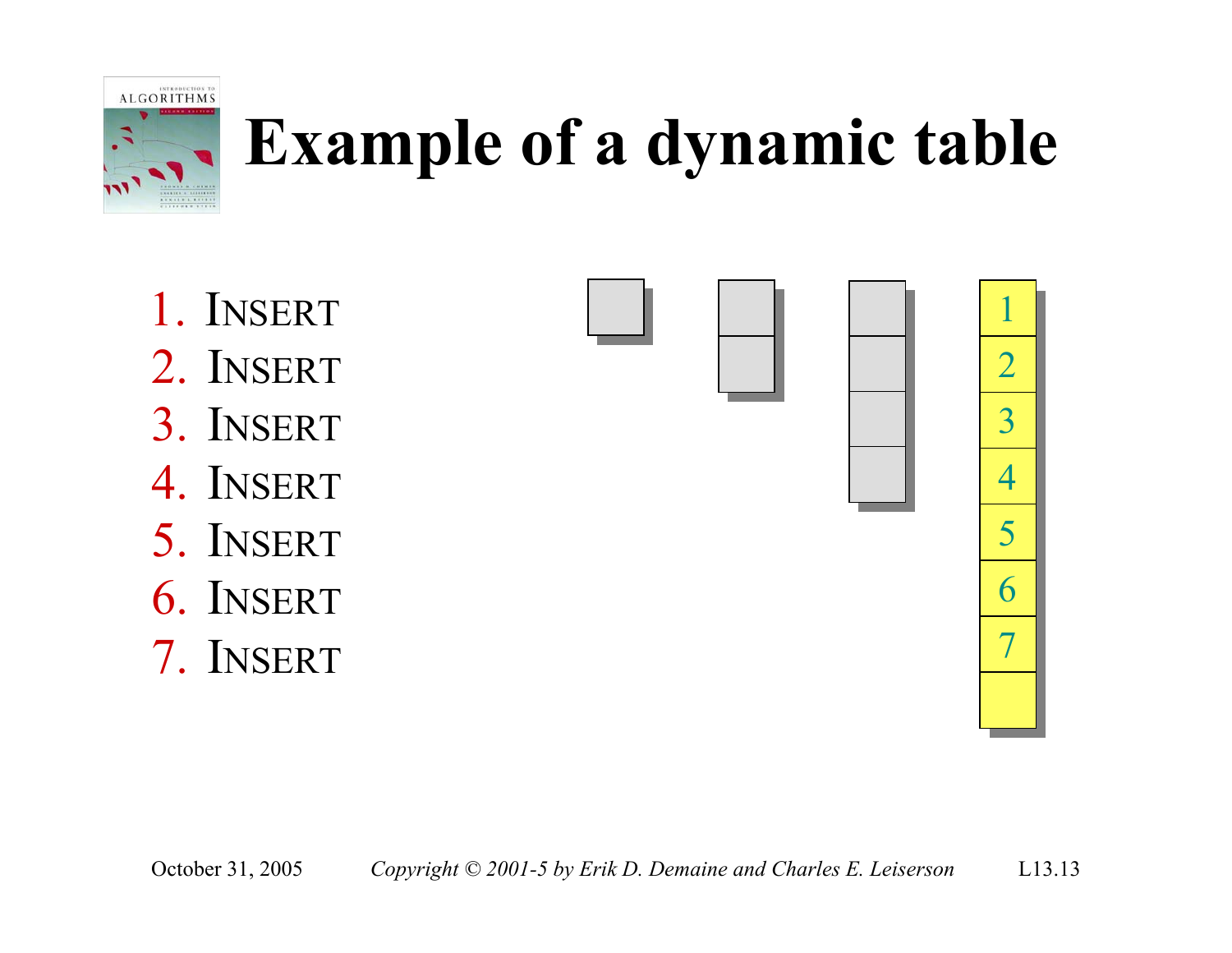

## **Worst-case analysis**

Consider a sequence of *<sup>n</sup>* insertions. The worst-case time to execute one insertion is Θ(*n*). Therefore, the worst-case time for *<sup>n</sup>* insertions is  $n \cdot \Theta(n) = \Theta(n^2)$ .

**WRONG!** In fact, the worst-case cost for *n* insertions is only  $\Theta(n) \ll \Theta(n^2)$ .

Let's see why.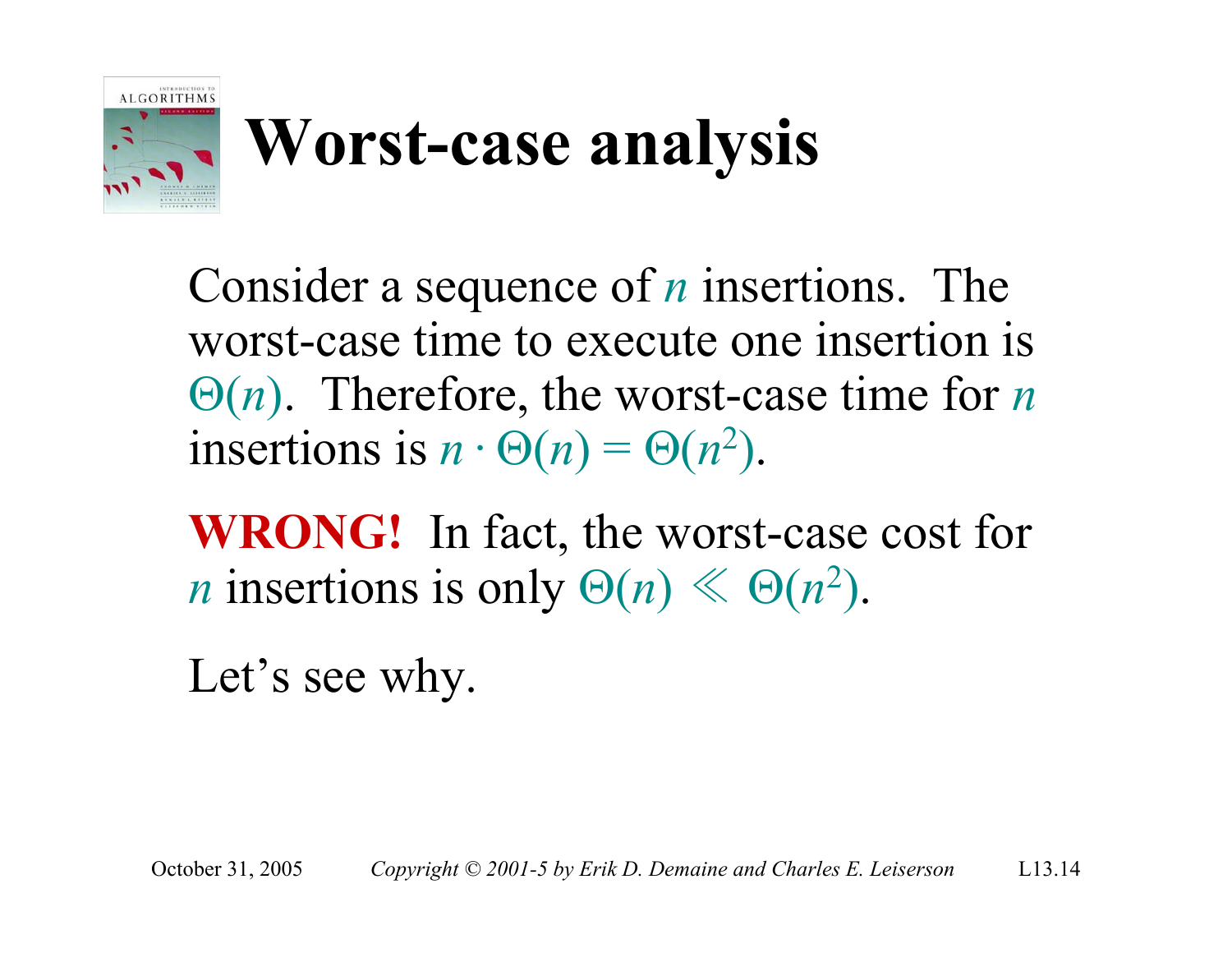

## **Tighter analysis**

Let  $c_i$  = the cost of the *i* th insertion =*i* if *i* – 1 is an exact power of 2, 1 otherwise.

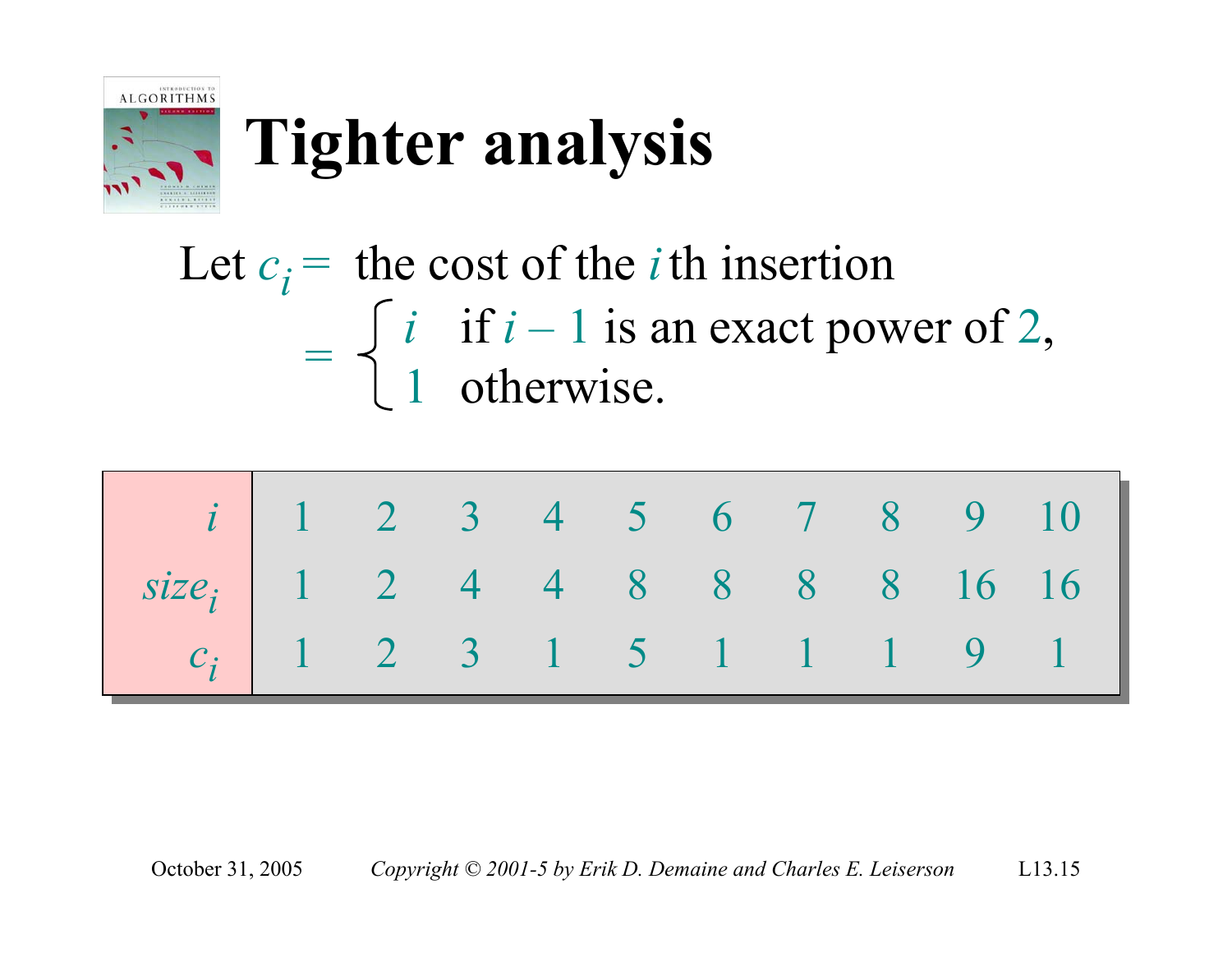

## **Tighter analysis**

Let  $c_i$  = the cost of the *i* th insertion =*i* if *i* – 1 is an exact power of 2, 1 otherwise.

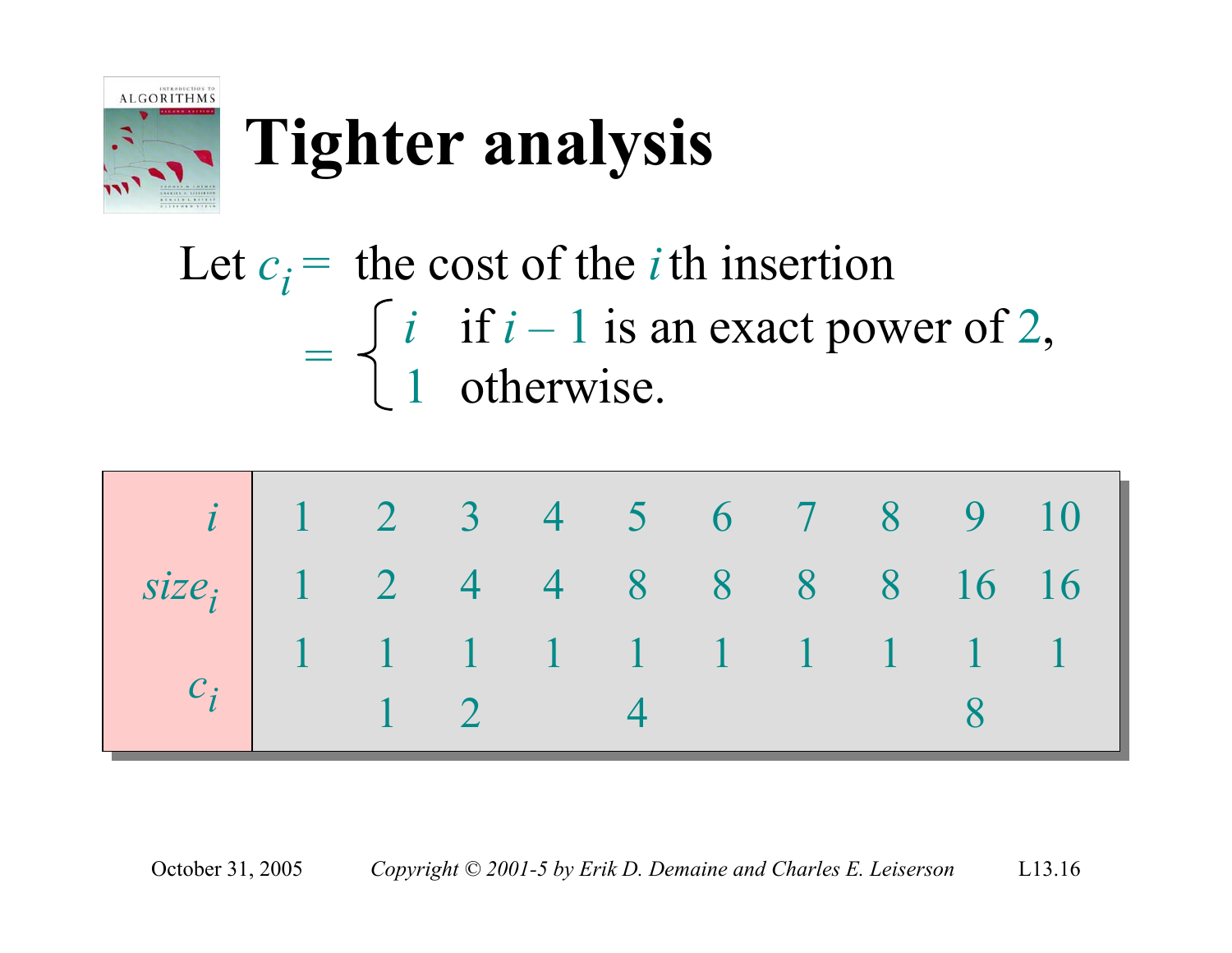

## **Tighter analysis (continued)**

 $\lfloor \lg(n-1) \rfloor$  $= \Theta(n)$ . 3*n*≤2  $lg(n-1)$ *j*=0 1*i*=*n c n*  $\leq n + \qquad \qquad$ <sup>*j*</sup> *n*  $=$   $\sum c_i$ ∑ Cost of *n* insertions  $= \sum$ −

#### Thus, the average cost of each dynamic-table operation is  $\Theta(n)/n = \Theta(1)$ .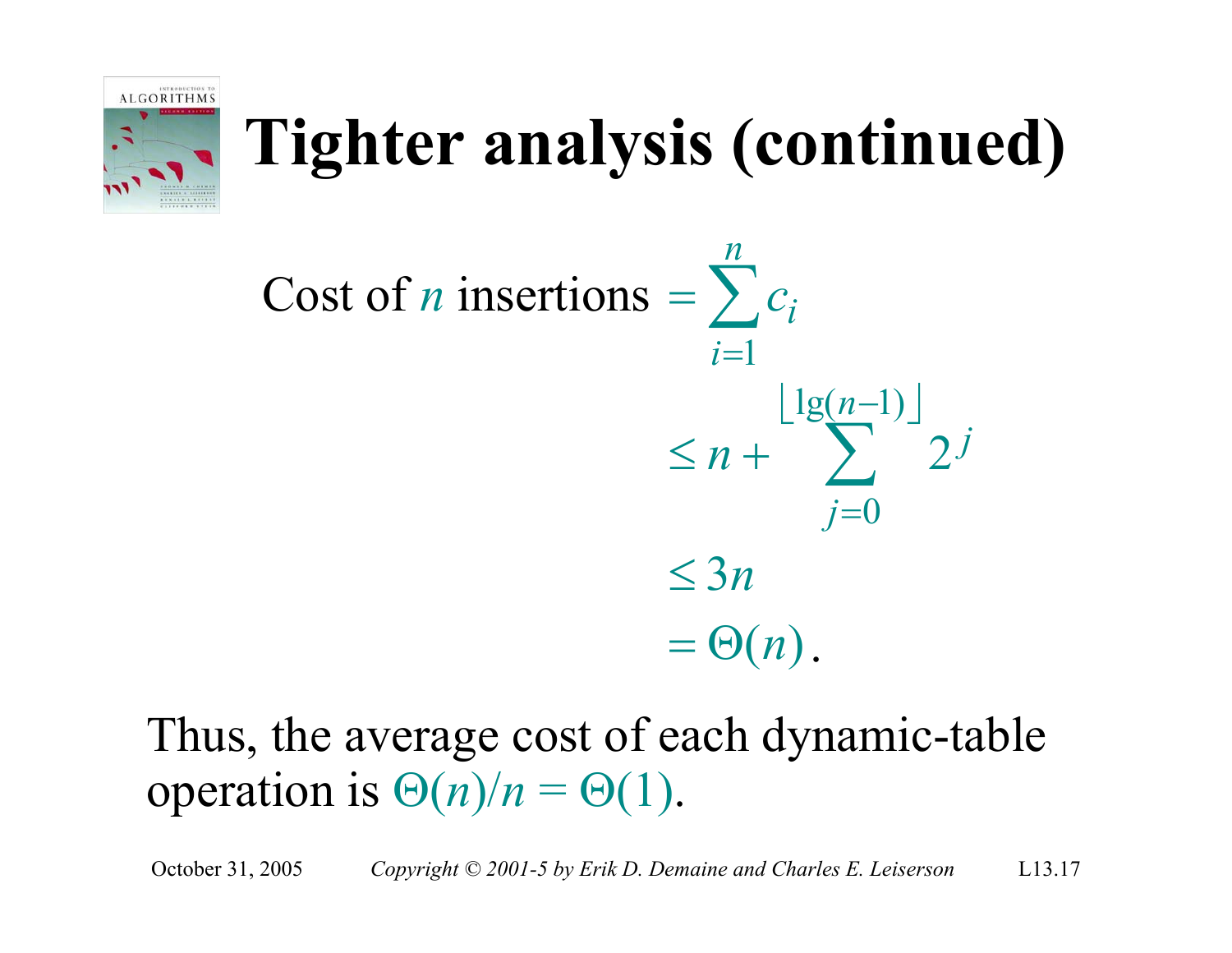

## **Amortized analysis**

An *amortized analysis* is any strategy for analyzing a sequence of operations to show that the average cost per operation is small, even though a single operation within the sequence might be expensive.

Even though we're taking averages, however, probability is not involved!

• An amortized analysis guarantees the average performance of each operation in the *worst case*.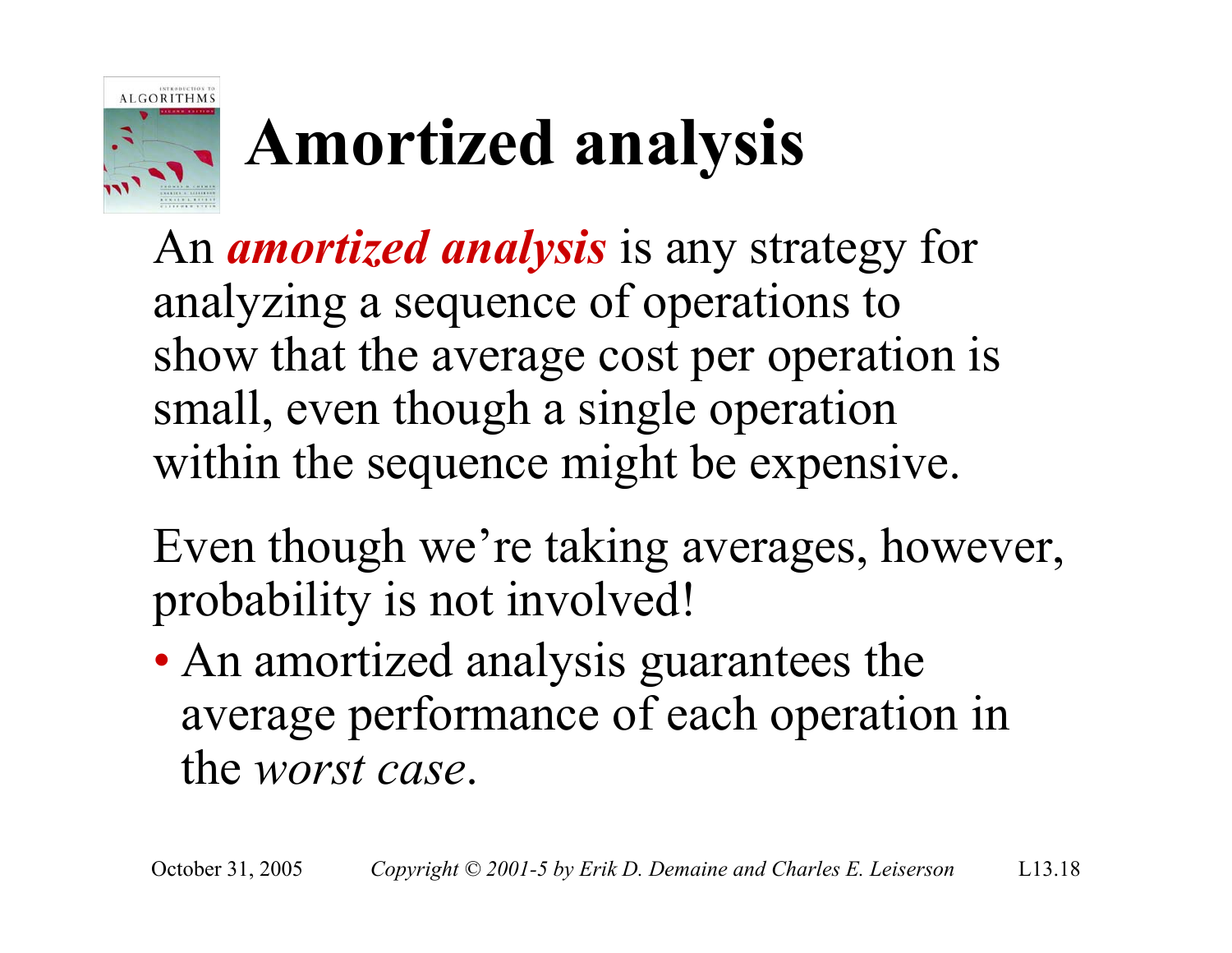

## **Types of amortized analyses**

- Three common amortization arguments:
- the *aggregate* method,
- the *accounting* method,
- the *potential* method.

We've just seen an aggregate analysis.

The aggregate method, though simple, lacks the precision of the other two methods. In particular, the accounting and potential methods allow a specific *amortized cost* to be allocated to each operation.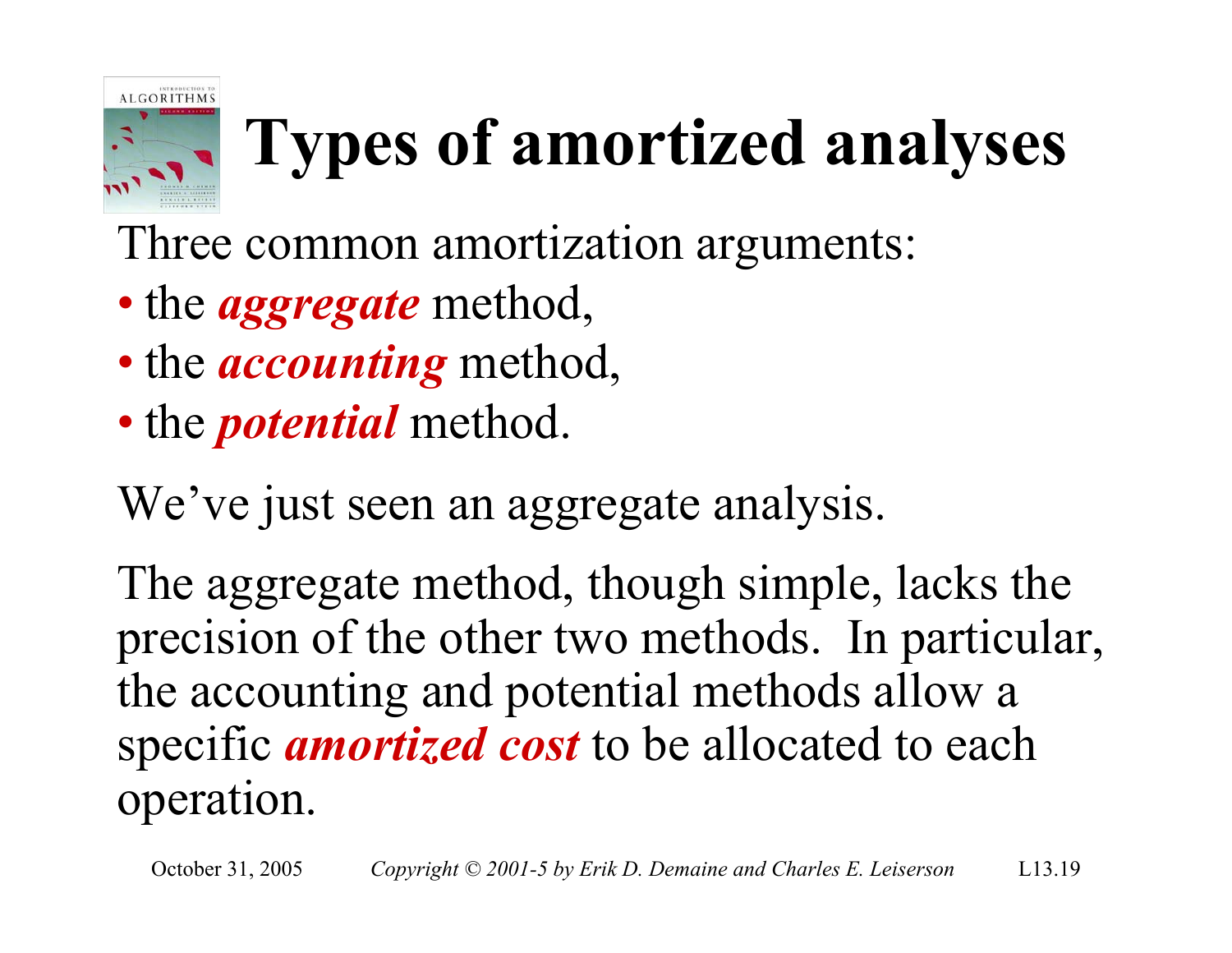# **Accounting method**

- Charge *i* th operation a fictitious *amortized cost <sup>ĉ</sup>i*, where \$1 pays for 1 unit of work (*i.e.*, time).
- This fee is consumed to perform the operation.
- Any amount not immediately consumed is stored in the *bank* for use by subsequent operations.
- The bank balance must not go negative! We must ensure that



for all *<sup>n</sup>*.

**ALGORITHMS** 

• Thus, the total amortized costs provide an upper bound on the total true costs.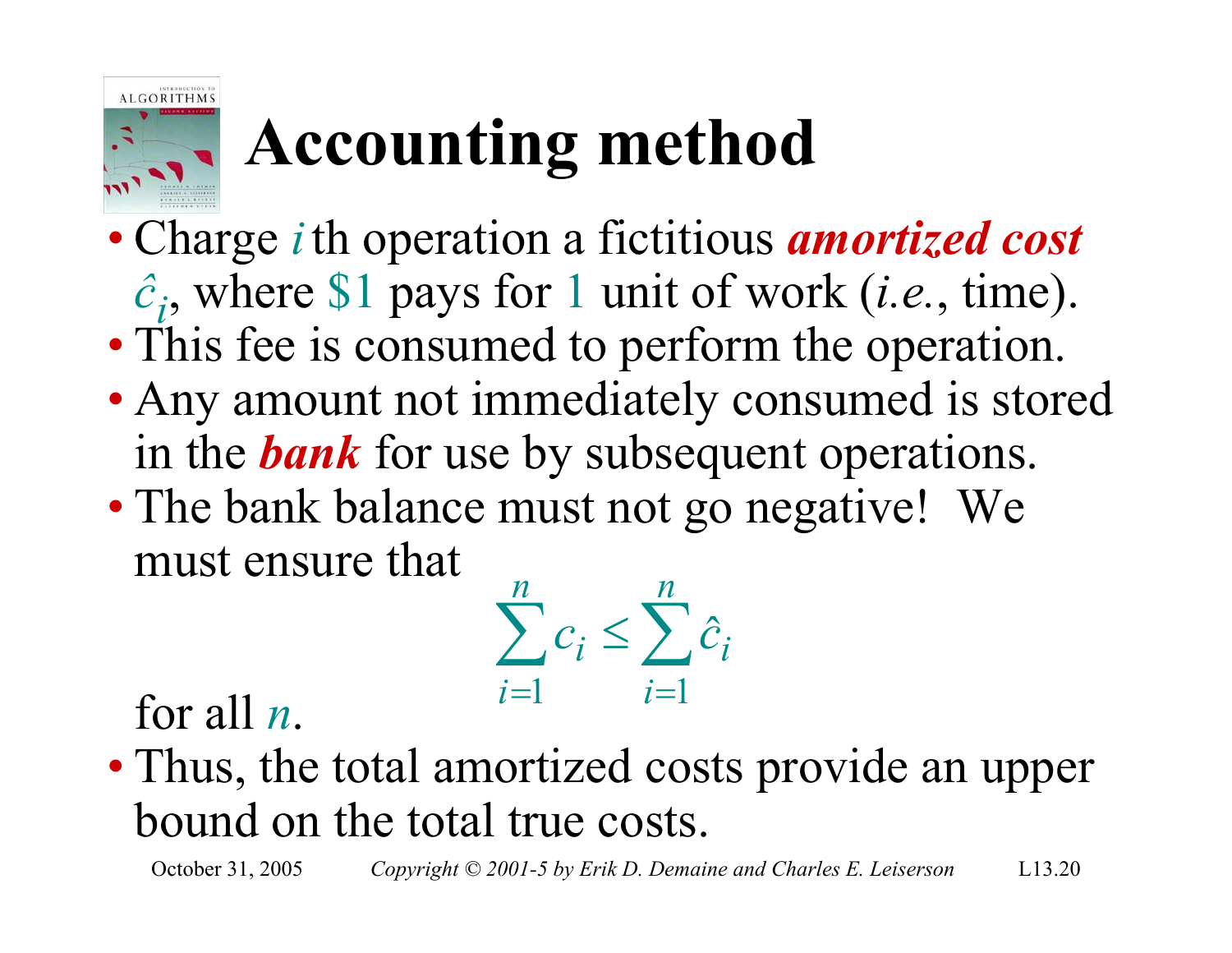

### **Accounting analysis of dynamic tables**

Charge an amortized cost of  $\hat{c}_i$  = \$3 for the *i* th insertion.

- •• \$1 pays for the immediate insertion.
- •• \$2 is stored for later table doubling.

When the table doubles, \$1 pays to move a recent item, and \$1 pays to move an old item.

#### **Example:**





October 31, 2005 *Copyright © 2001-5 by Erik D. Demaine and Charles E. Leiserson* L13.21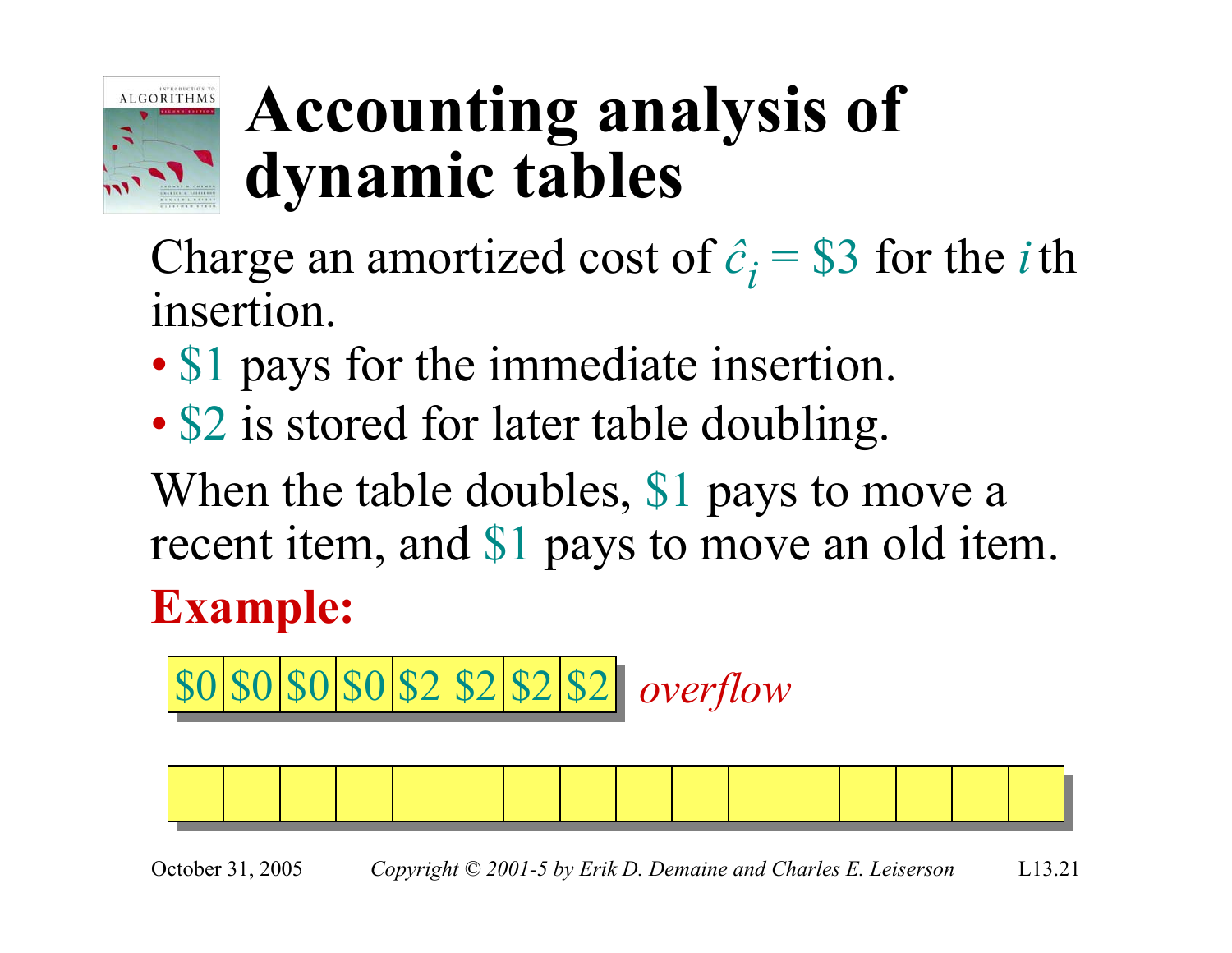

### **Accounting analysis of dynamic tables**

Charge an amortized cost of  $\hat{c}_i$  = \$3 for the *i* th insertion.

- •• \$1 pays for the immediate insertion.
- •• \$2 is stored for later table doubling.

**Example:** When the table doubles, \$1 pays to move a recent item, and \$1 pays to move an old item.

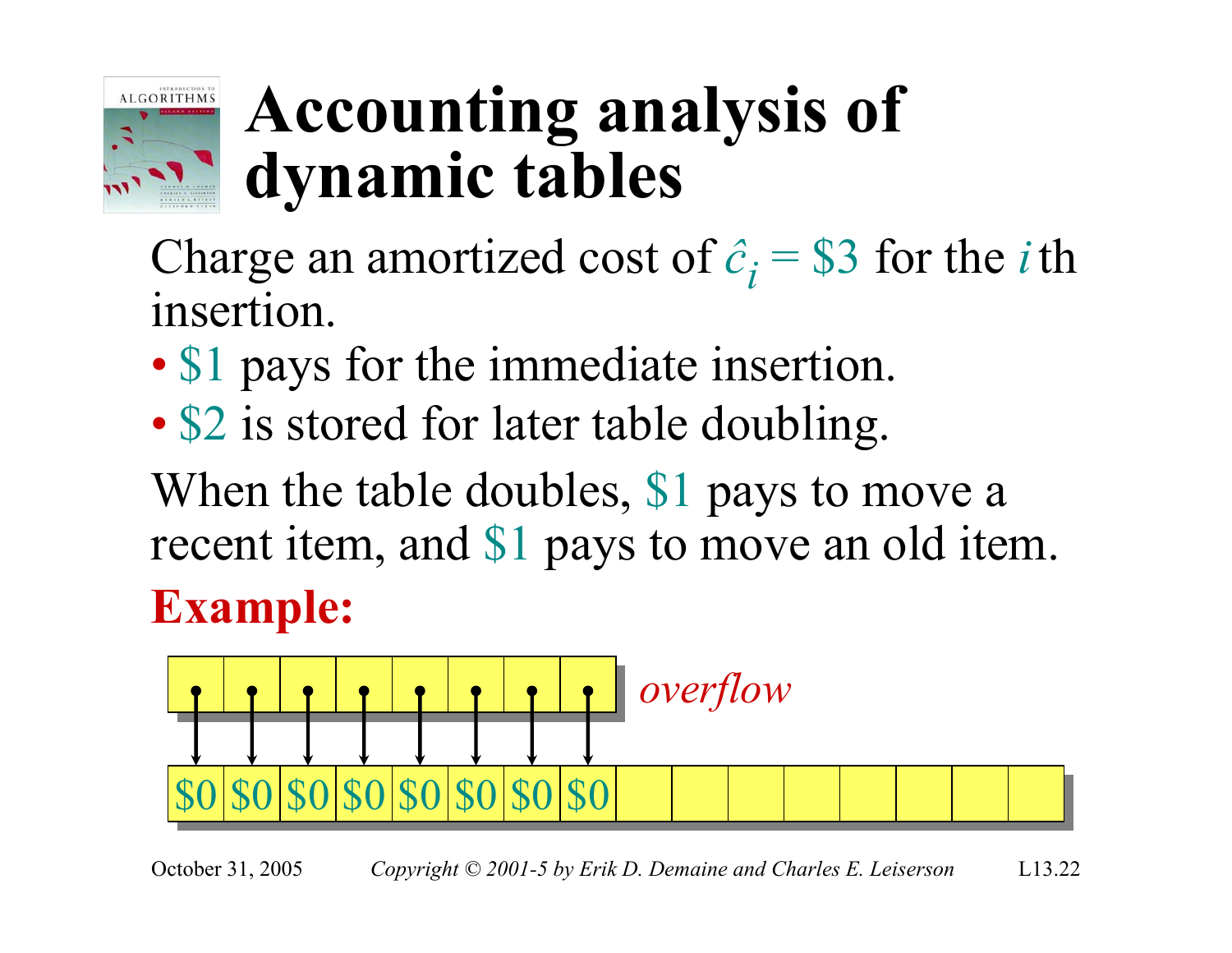

### **Accounting analysis of dynamic tables**

Charge an amortized cost of  $\hat{c}_i$  = \$3 for the *i* th insertion.

- •• \$1 pays for the immediate insertion.
- •• \$2 is stored for later table doubling.

**Example:** When the table doubles, \$1 pays to move a recent item, and \$1 pays to move an old item.



\$0\$0\$0\$0\$0\$0\$0\$2 \$2 \$2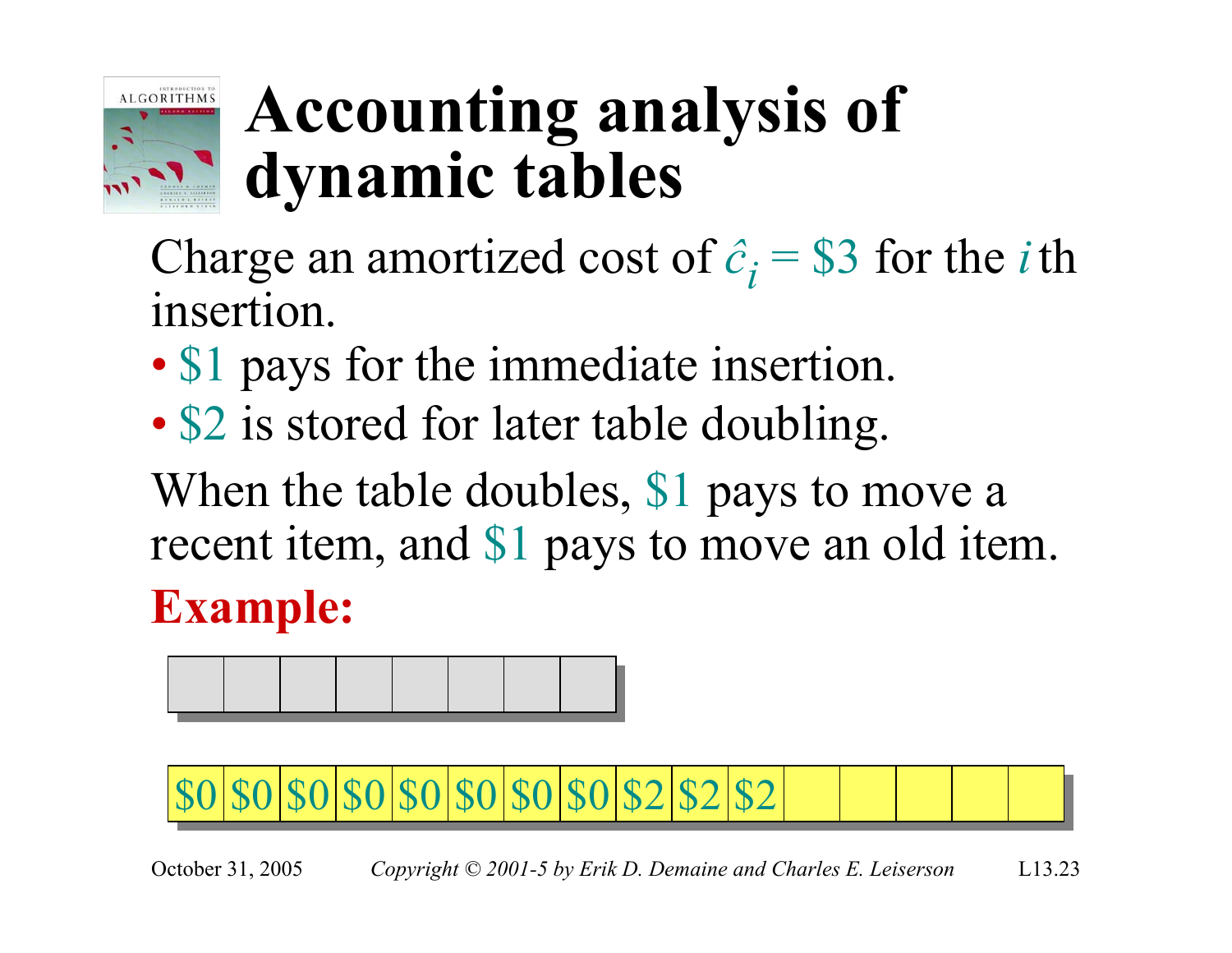

### **Accounting analysis (continued)**

**Key invariant:** Bank balance never drops below 0. Thus, the sum of the amortized costs provides an upper bound on the sum of the true costs.

|                                | $i$ 1 2 3 4 5 6 7 8 9 10         |  |  |  |  |  |
|--------------------------------|----------------------------------|--|--|--|--|--|
| $size_i$ 1 2 4 4 8 8 8 8 16 16 |                                  |  |  |  |  |  |
|                                | $c_i$ 1 2 3 1 5 1 1 1 9 1        |  |  |  |  |  |
|                                | $\hat{c}_i$ 2* 3 3 3 3 3 3 3 3 3 |  |  |  |  |  |
| $bank_i$                       | $1$ 2 2 4 2 4 6 8 2 4            |  |  |  |  |  |

\*Okay, so I lied. The first operation costs only \$2, not \$3.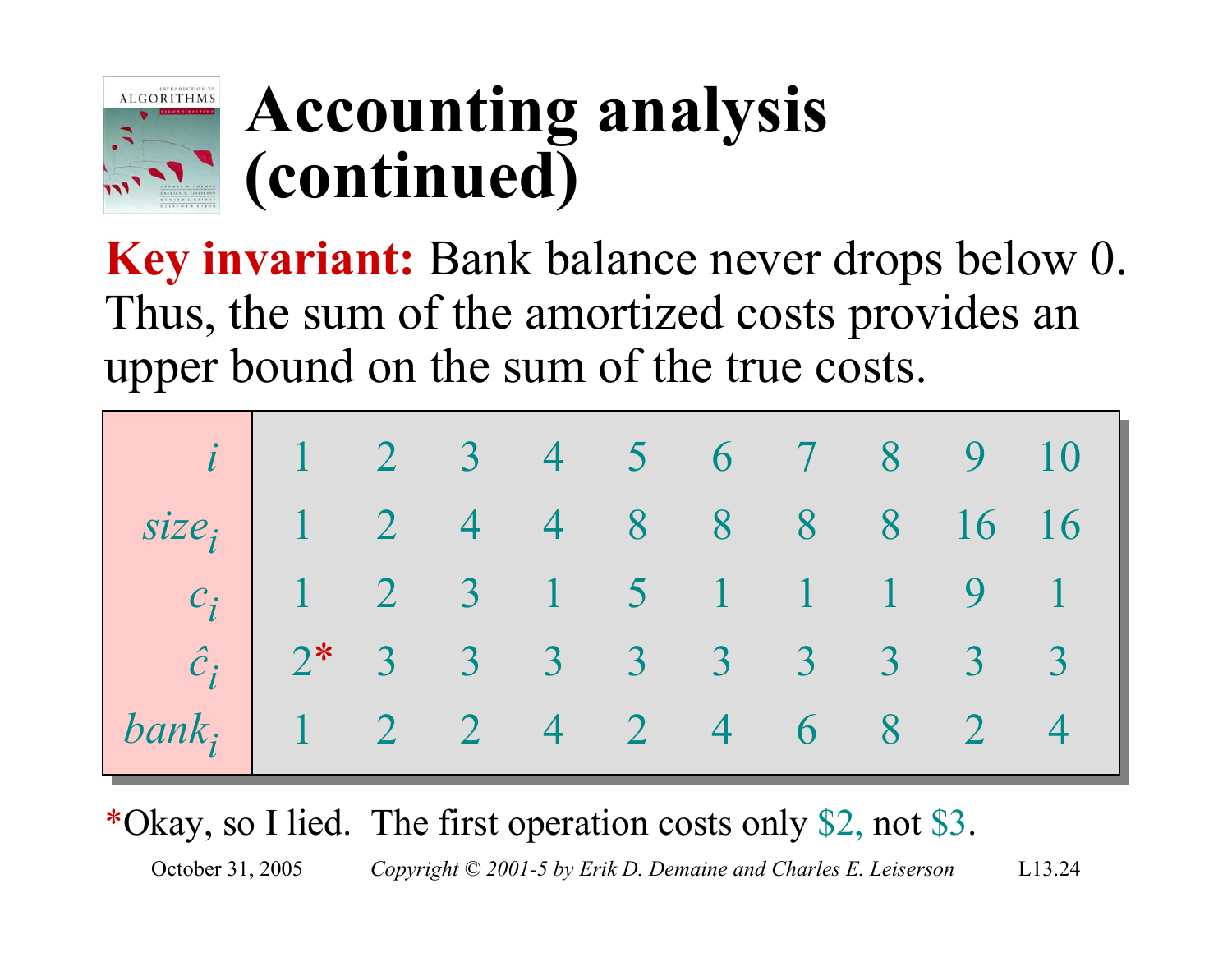

## **Potential method**

**IDEA:** View the bank account as the potential energy (*à la* physics) of the dynamic set. **Framework:**

- Start with an initial data structure D<sub>0</sub>.
- Operation *i* transforms  $D_{i-1}$  to  $D_i$ .
- The cost of operation *i* is  $c_i$ .
- Define a *potential function*  $\Phi : \{D_i\} \to \mathbb{R}$ , such that  $\Phi(D_0) = 0$  and  $\Phi(D_i) \ge 0$  for all *i*.
- The *amortized cost <sup>ĉ</sup><sup>i</sup>* with respect to <sup>Φ</sup> is defined to be  $\hat{c}_i = c_i + \Phi(D_i) - \Phi(D_{i-1}).$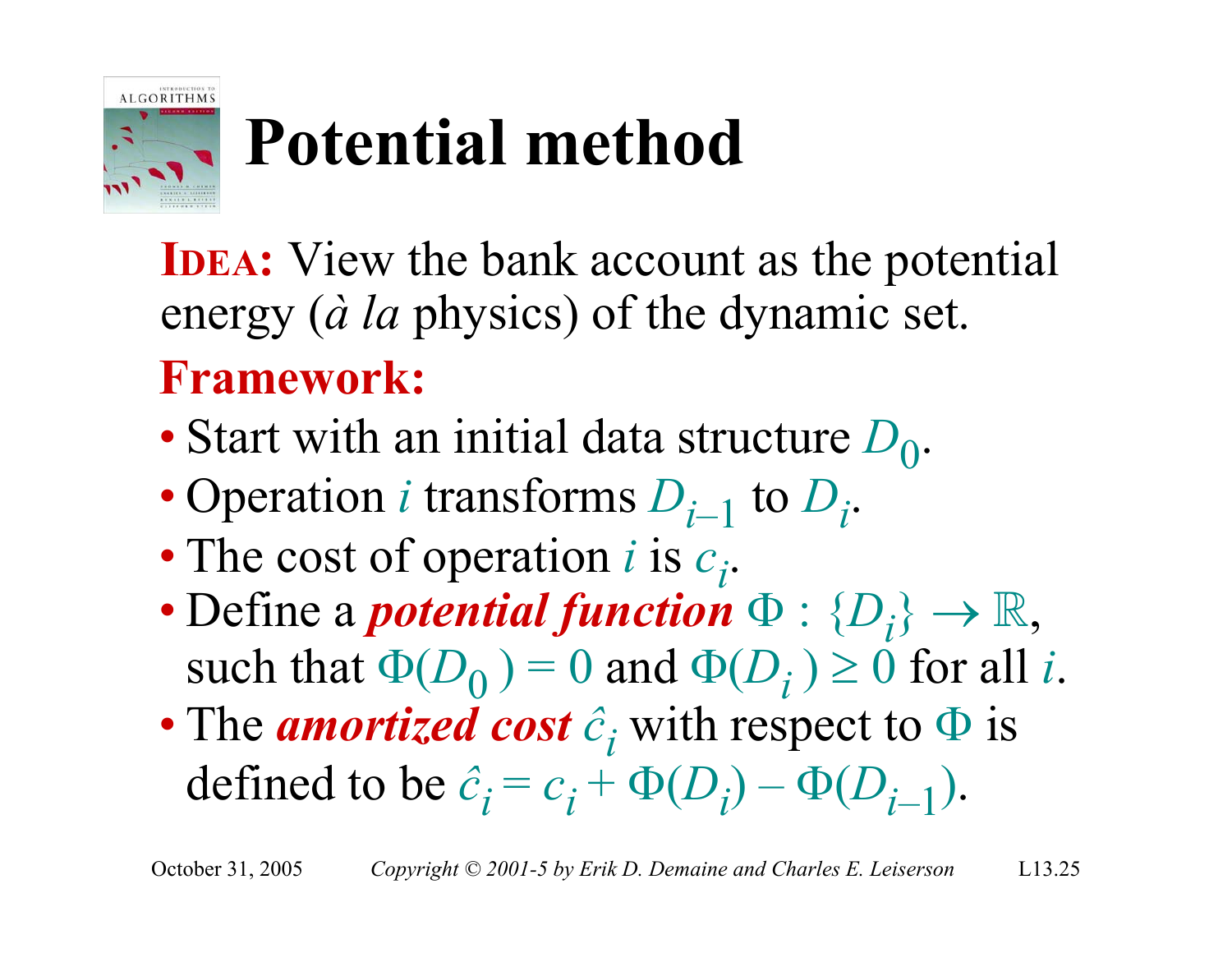

## **Understanding potentials**

$$
\hat{c}_i = c_i + \underbrace{\Phi(D_i) - \Phi(D_{i-1})}_{\text{max}}
$$

*potential difference* ∆Φ*<sup>i</sup>*

- If  $\Delta \Phi_i > 0$ , then  $\hat{c}_i > c_i$ . Operation *i* stores work in the data structure for later use.
- If  $\Delta \Phi_i$  < 0, then  $\hat{c}_i$  <  $c_i$ . The data structure delivers up stored work to help pay for operation *i*.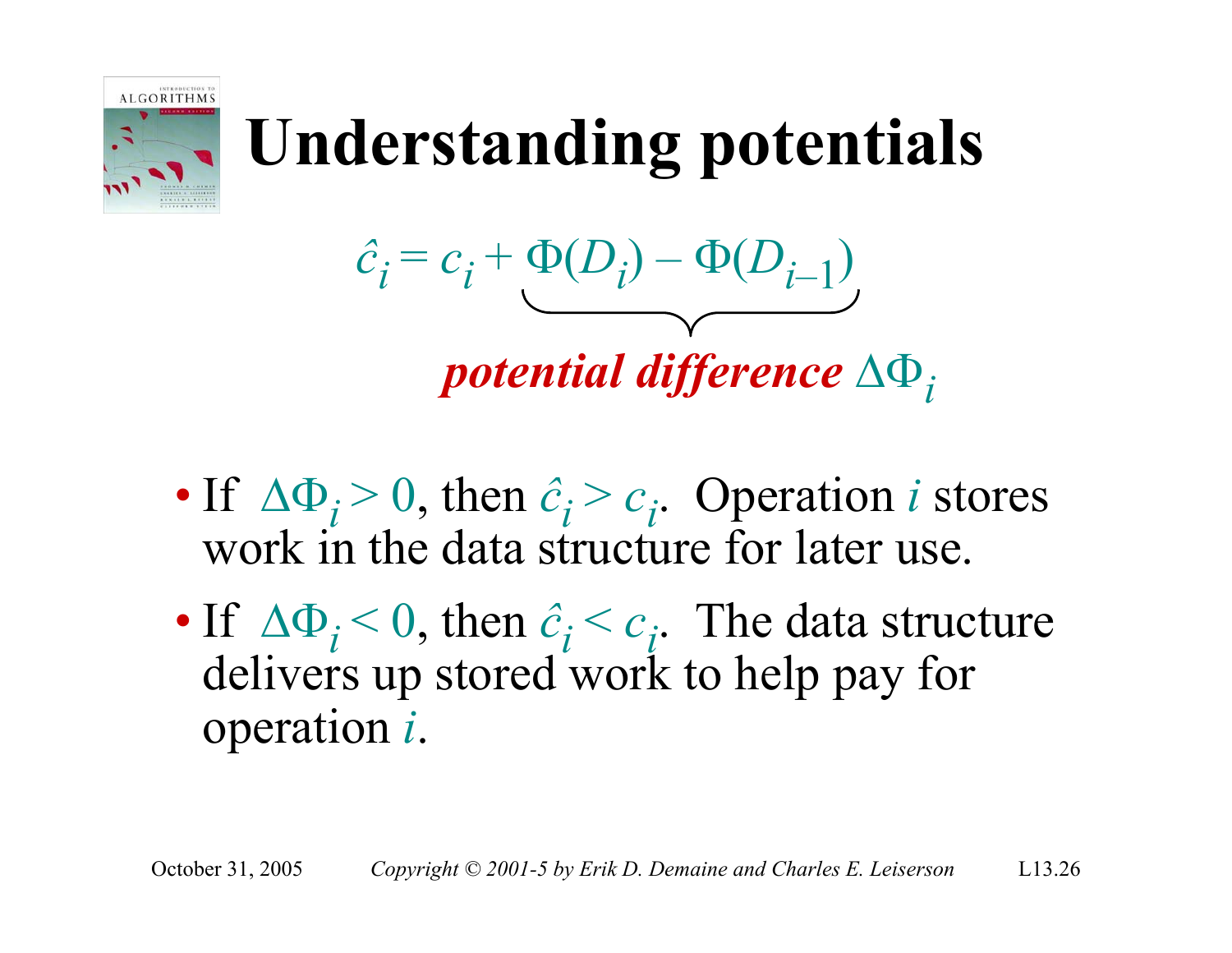

#### **The amortized costs bound the true costs**

The total amortized cost of *n* operations is

$$
\sum_{i=1}^{n} \hat{c}_i = \sum_{i=1}^{n} (c_i + \Phi(D_i) - \Phi(D_{i-1}))
$$

Summing both sides.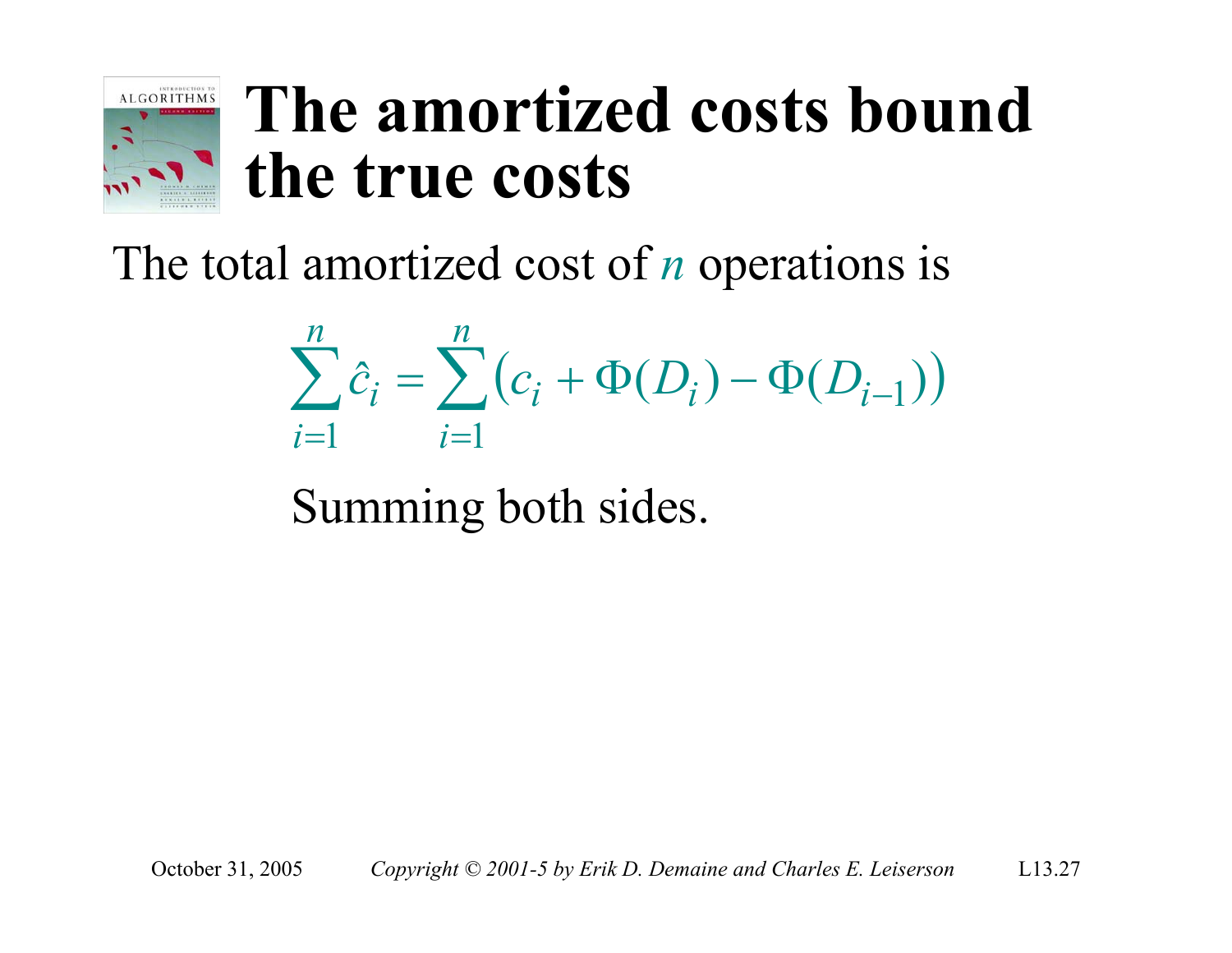

#### **The amortized costs bound the true costs**

The total amortized cost of *n* operations is

$$
\sum_{i=1}^{n} \hat{c}_i = \sum_{i=1}^{n} (c_i + \Phi(D_i) - \Phi(D_{i-1}))
$$
  
= 
$$
\sum_{i=1}^{n} c_i + \Phi(D_n) - \Phi(D_0)
$$

The series telescopes.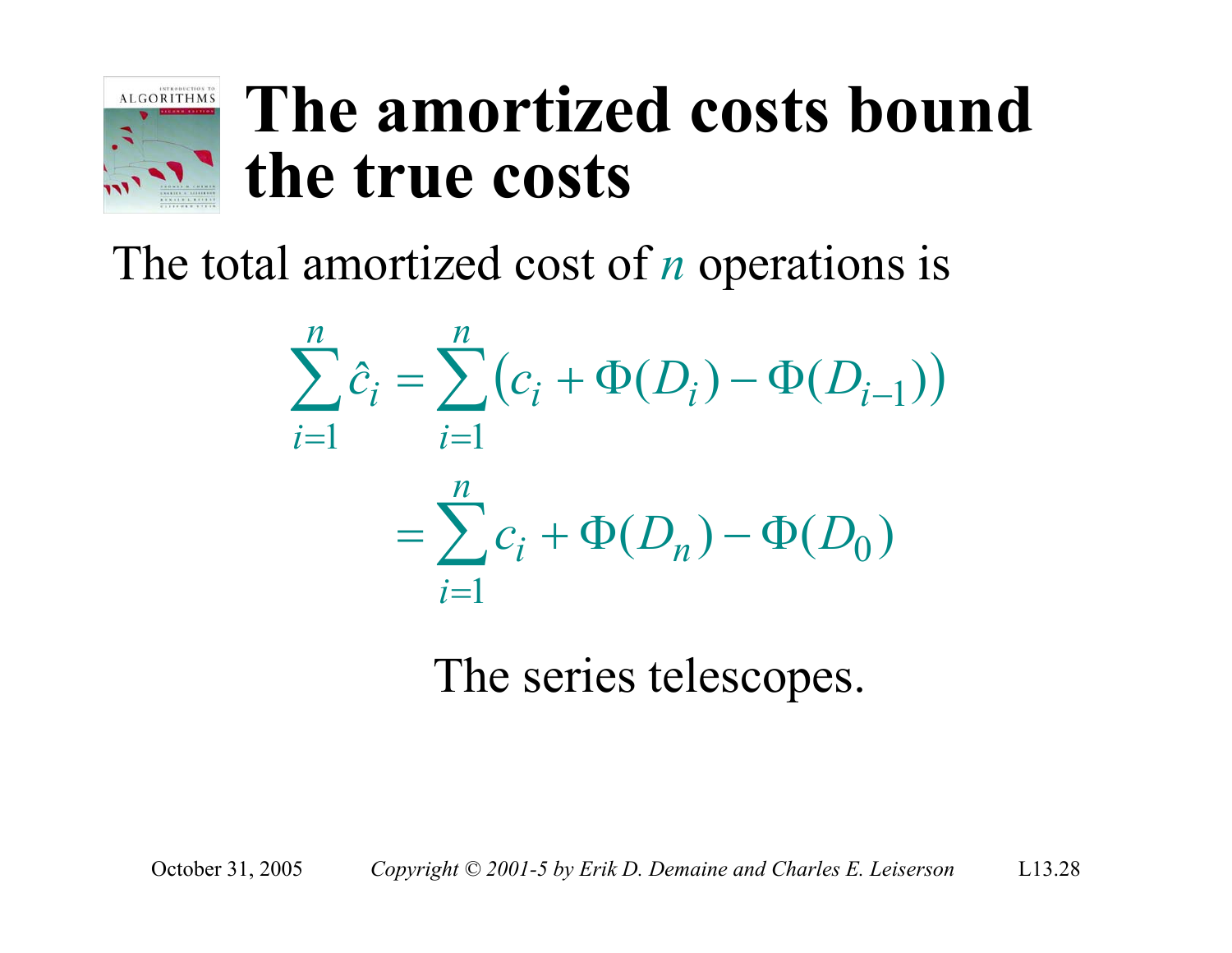

#### **The amortized costs bound the true costs**

The total amortized cost of *n* operations is

$$
\sum_{i=1}^{n} \hat{c}_i = \sum_{i=1}^{n} (c_i + \Phi(D_i) - \Phi(D_{i-1}))
$$
  
= 
$$
\sum_{i=1}^{n} c_i + \Phi(D_n) - \Phi(D_0)
$$
  

$$
\geq \sum_{i=1}^{n} c_i \text{ since } \Phi(D_n) \geq 0 \text{ and }
$$
  

$$
\Phi(D_0) = 0.
$$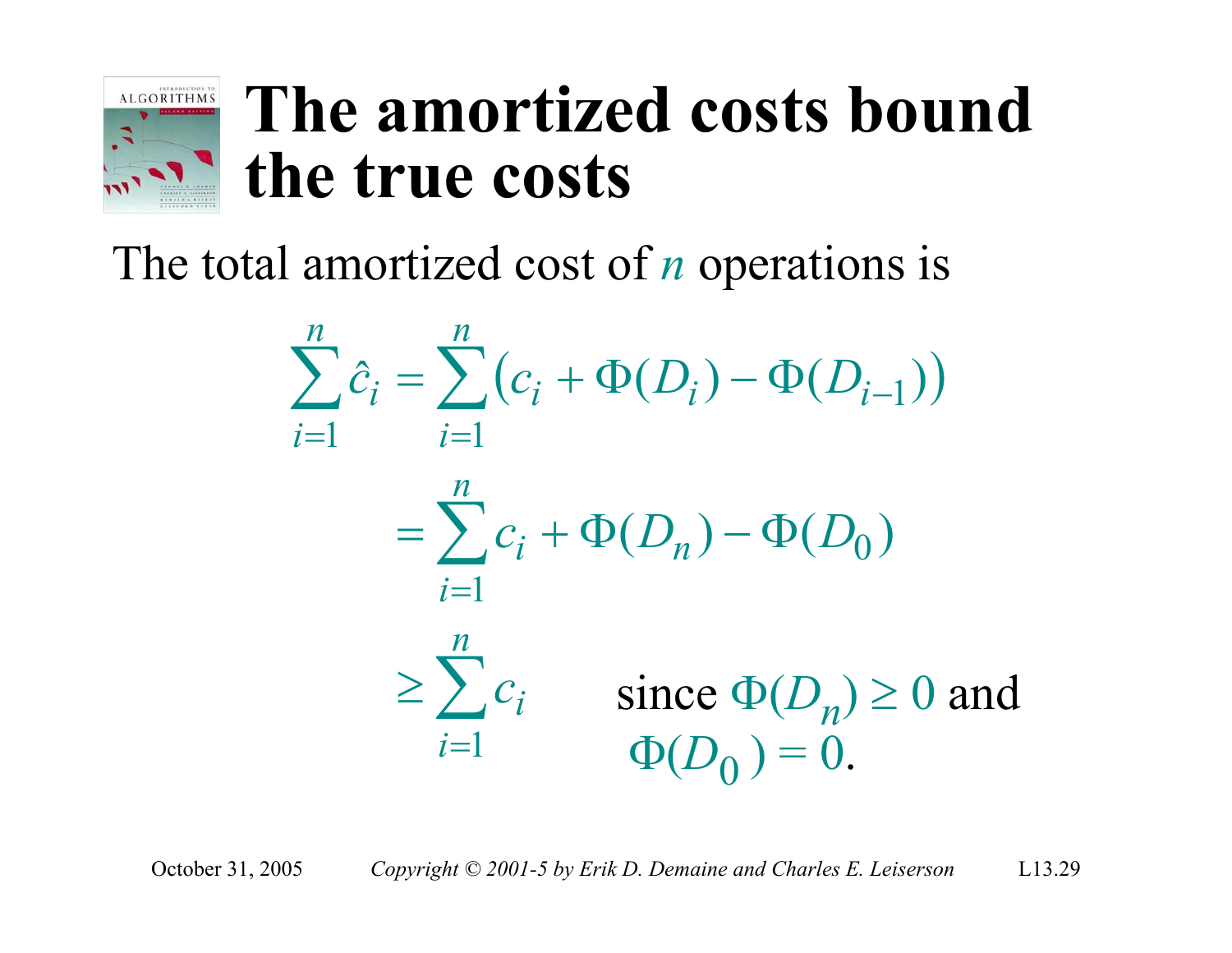

### **Potential analysis of table doubling**

Define the potential of the table after the ith insertion by  $\Phi(D_i) = 2i - 2^{\lceil \lg i \rceil}$ . (Assume that  $2^{\lceil \lg 0 \rceil} = 0.$ 

#### **Note:**

- $\bullet$   $\Phi(D_0^-)=0,$
- $\Phi(D_i) \geq 0$  for all *i*.

#### **Example:**

$$
\bullet \hspace{0.09cm} \bullet \hspace{0.09cm} \bullet \hspace{0.09cm} \bullet \hspace{0.09cm} \bullet \hspace{0.09cm} \bullet \hspace{0.09cm} \bullet \hspace{0.09cm} \bullet \hspace{0.09cm} \bullet
$$

$$
\Phi = 2.6 - 2^3 = 4
$$

accounting method)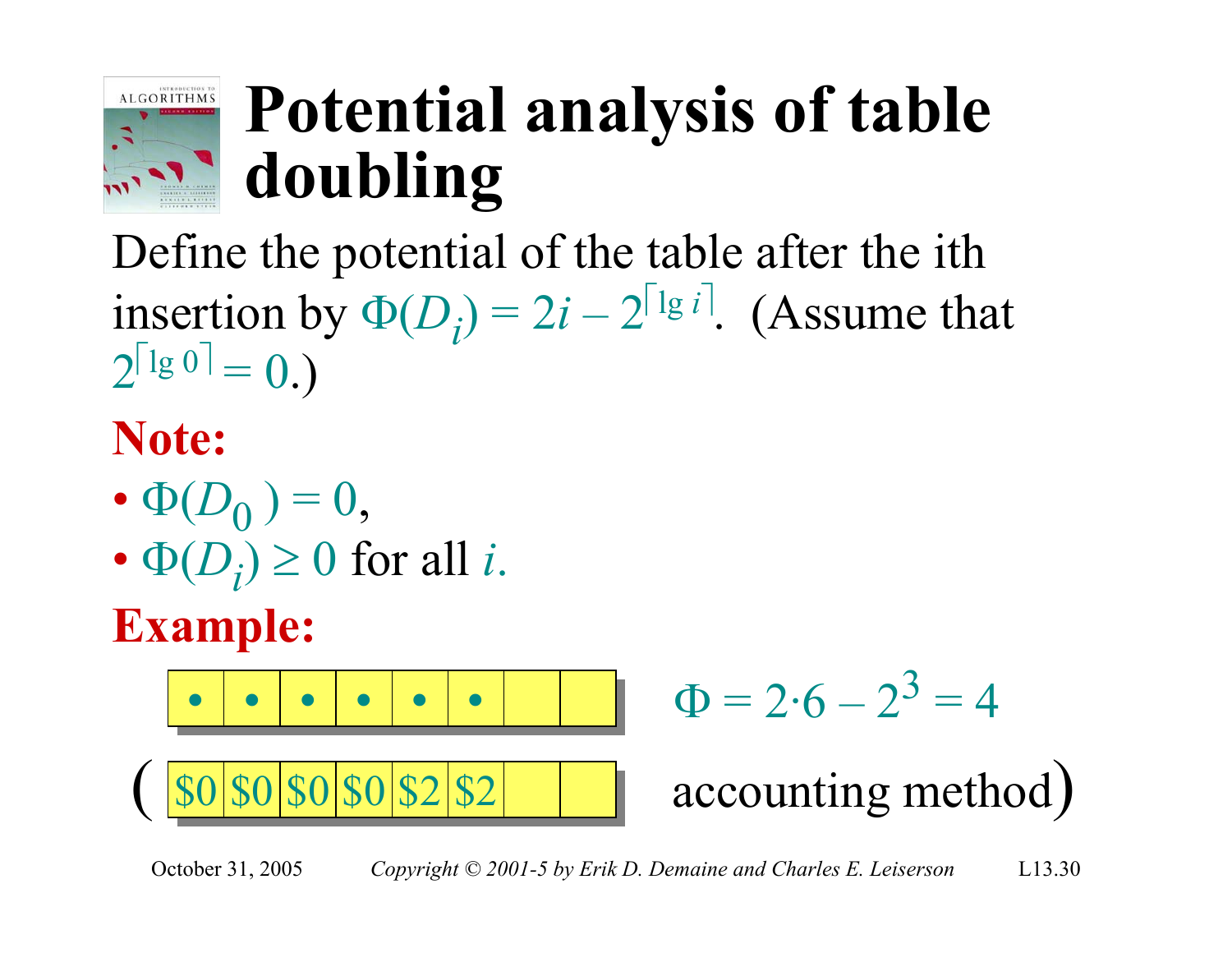

## **Calculation of amortized costs**

#### The amortized cost of the *i* th insertion is

 $\hat{c}_i = c_i + \Phi(D_i) - \Phi(D_{i-1})$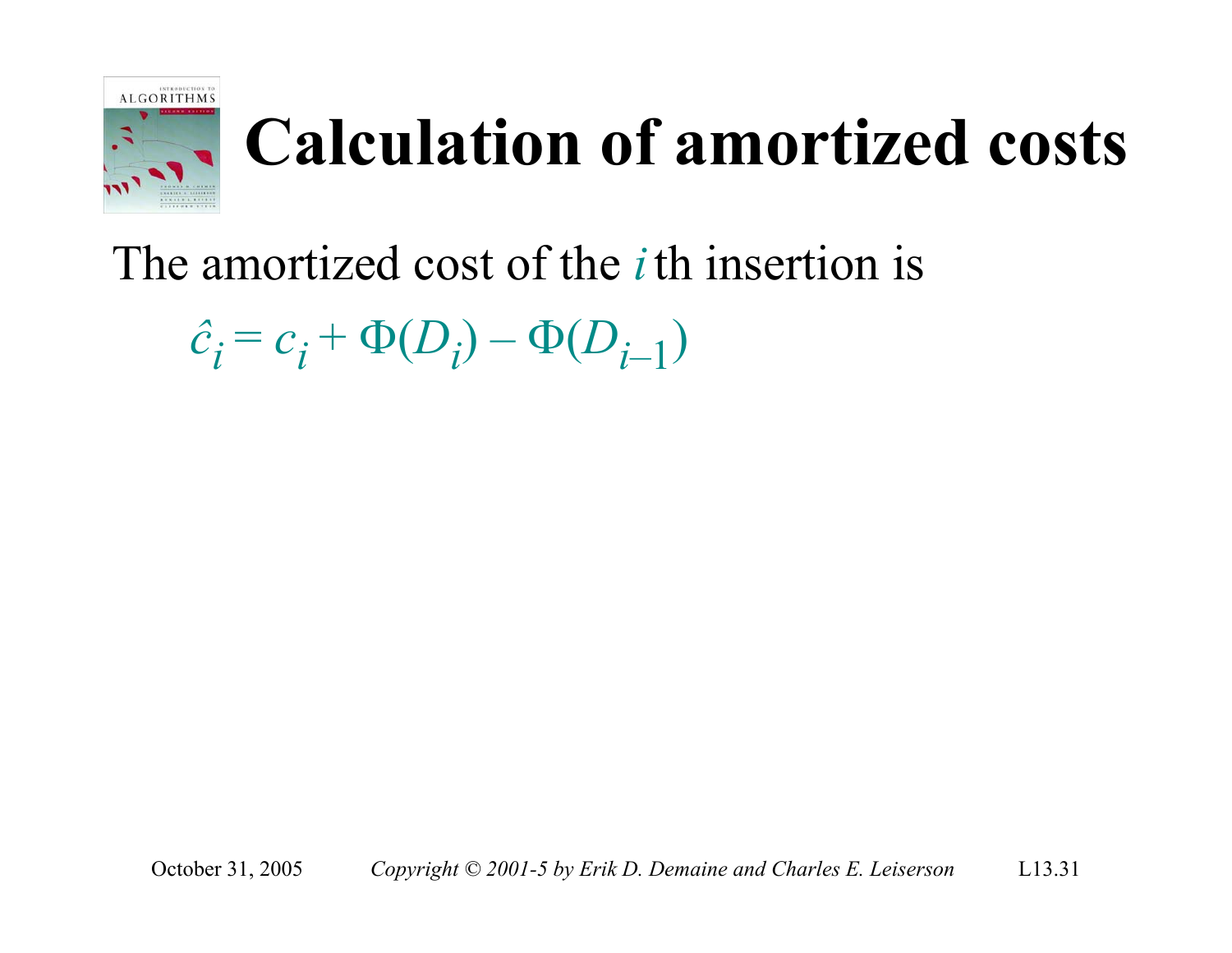

## **Calculation of amortized costs**

#### The amortized cost of the *i* th insertion is

$$
\hat{c}_i = c_i + \Phi(D_i) - \Phi(D_{i-1})
$$
  
= 
$$
\begin{cases} i & \text{if } i-1 \text{ is an exact power of 2,} \\ 1 & \text{otherwise;} \\ + (2i - 2^{\lceil \lg i \rceil}) - (2(i-1) - 2^{\lceil \lg (i-1) \rceil}) \end{cases}
$$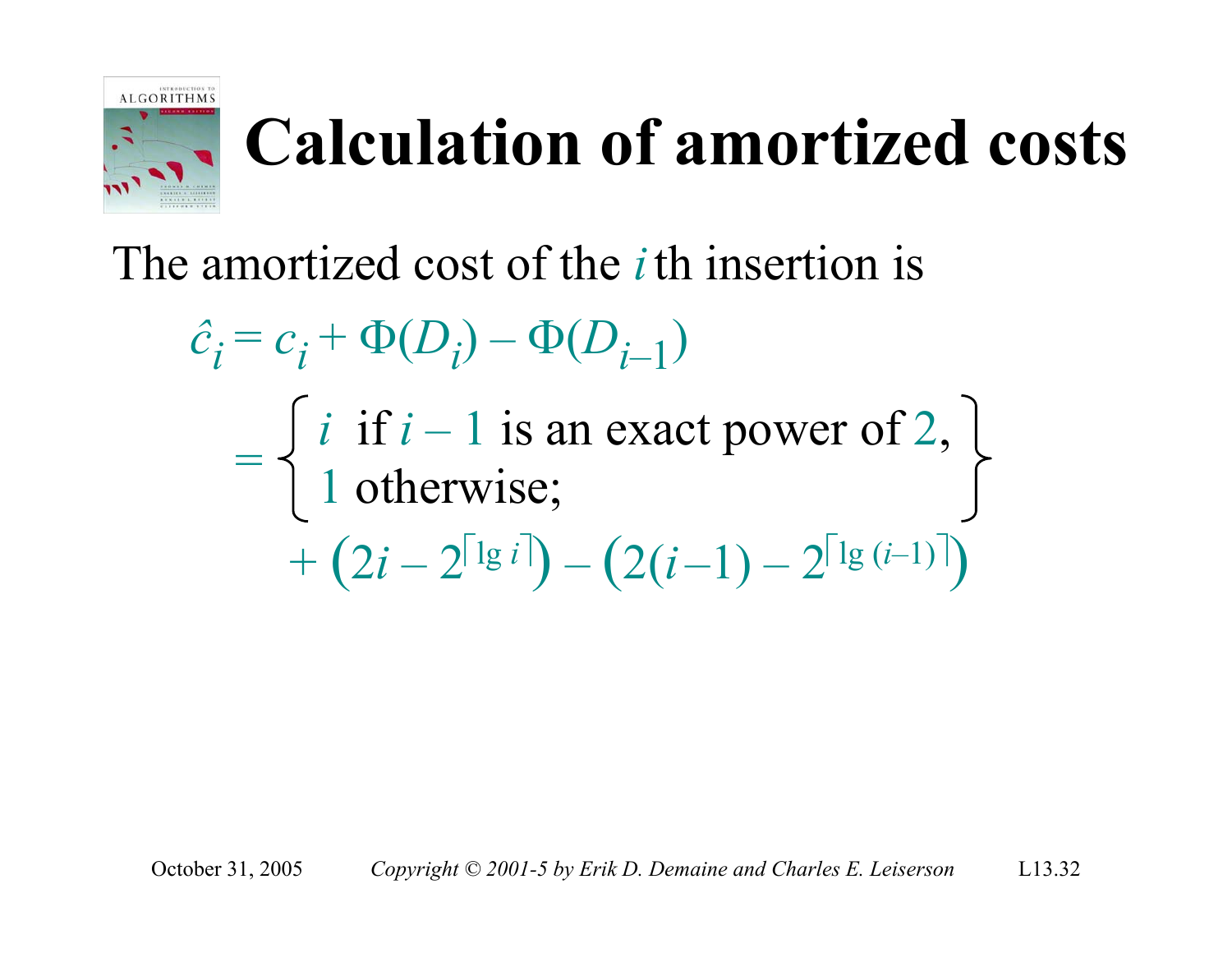

## **Calculation of amortized costs**

#### The amortized cost of the *i* th insertion is

$$
\hat{c}_i = c_i + \Phi(D_i) - \Phi(D_{i-1})
$$
\n
$$
= \begin{cases}\ni \text{ if } i-1 \text{ is an exact power of 2,} \\
1 \text{ otherwise;} \\
+ (2i - 2^{\lceil \lg i \rceil}) - (2(i-1) - 2^{\lceil \lg (i-1) \rceil})\n\end{cases}
$$
\n
$$
= \begin{cases}\ni \text{ if } i-1 \text{ is an exact power of 2,} \\
1 \text{ otherwise;} \\
+ 2 - 2^{\lceil \lg i \rceil} + 2^{\lceil \lg (i-1) \rceil}.\n\end{cases}
$$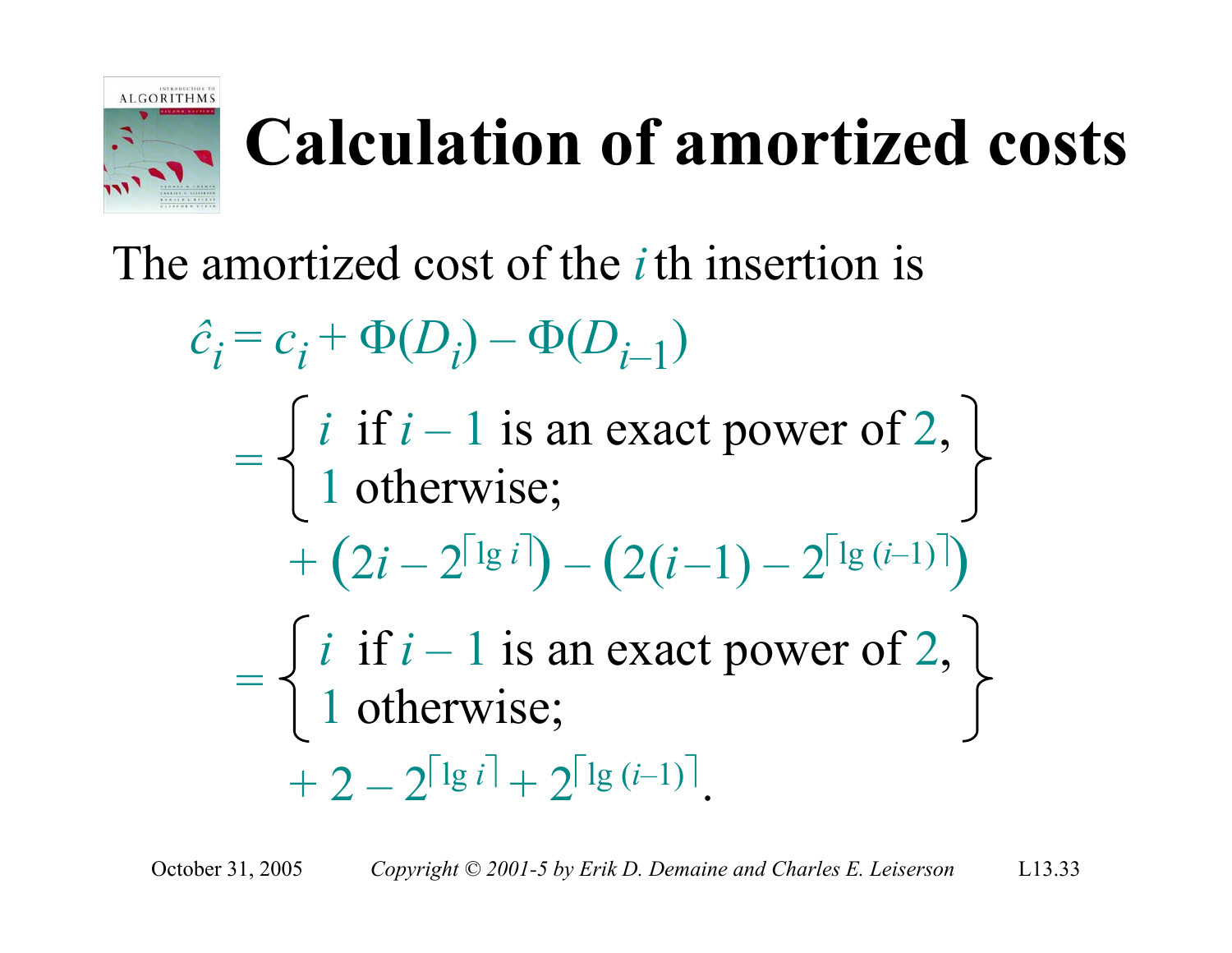

#### **Case 1:** *i* – 1 is an exact power of 2.  $\hat{c}_i = i + 2 - 2^{\lceil \lg i \rceil} + 2^{\lceil \lg (i-1) \rceil}$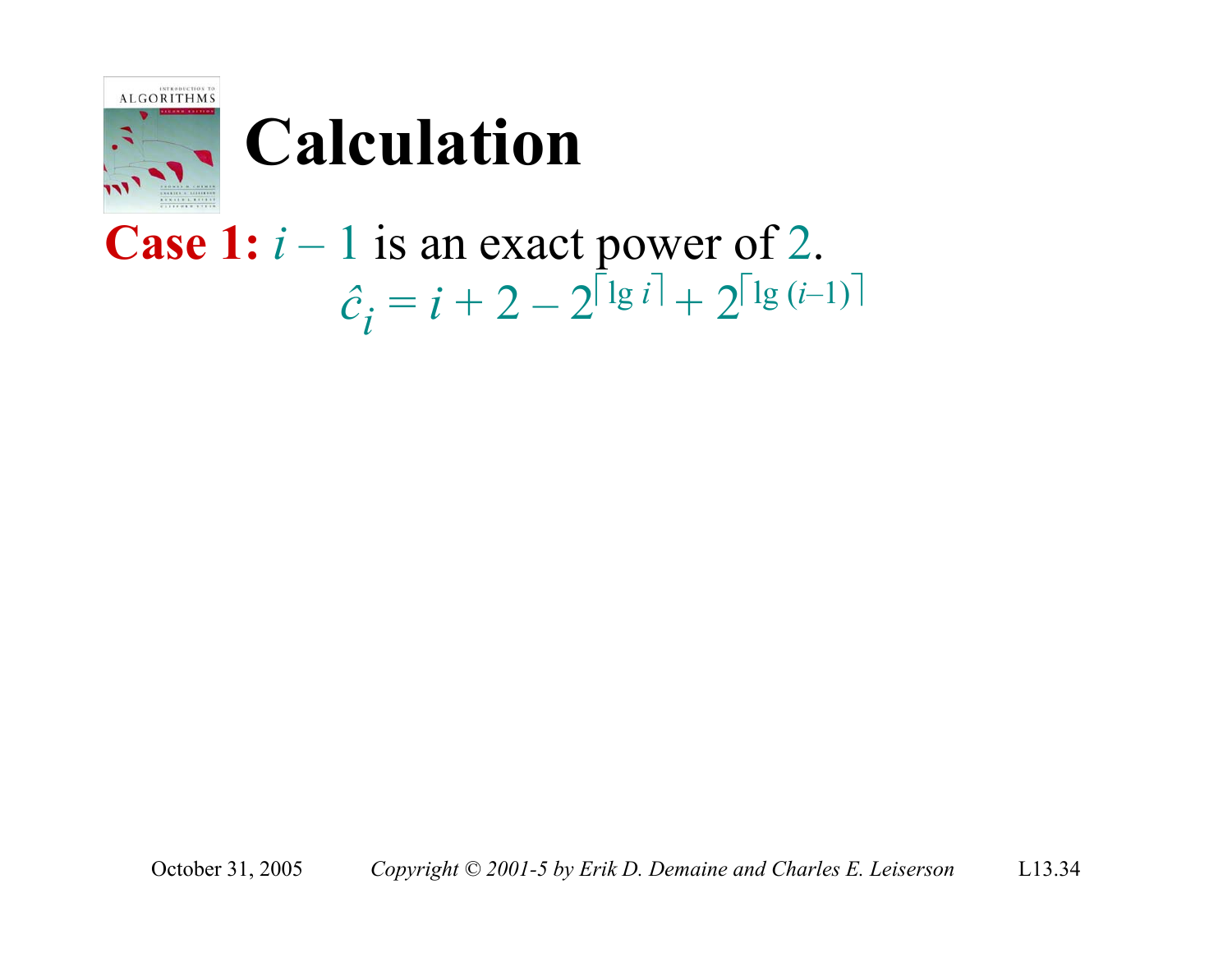

**Case 1:** 
$$
i - 1
$$
 is an exact power of 2.  
\n
$$
\hat{c}_i = i + 2 - 2^{\lceil \lg i \rceil} + 2^{\lceil \lg (i-1) \rceil}
$$
\n
$$
= i + 2 - 2(i - 1) + (i - 1)
$$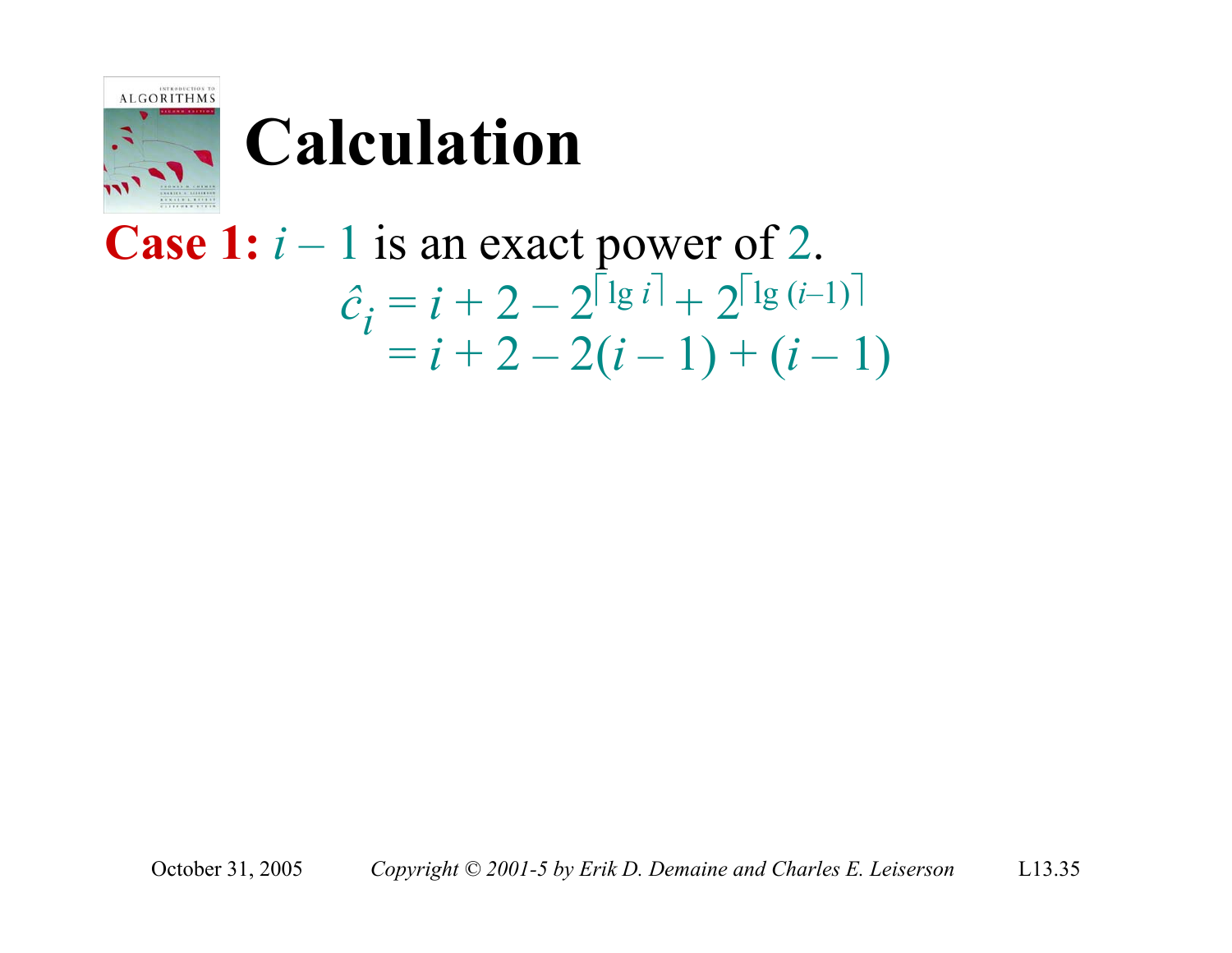

**Case 1:** 
$$
i - 1
$$
 is an exact power of 2.  
\n
$$
\hat{c}_i = i + 2 - 2^{\lceil \lg i \rceil} + 2^{\lceil \lg (i-1) \rceil}
$$
\n
$$
= i + 2 - 2(i - 1) + (i - 1)
$$
\n
$$
= i + 2 - 2i + 2 + i - 1
$$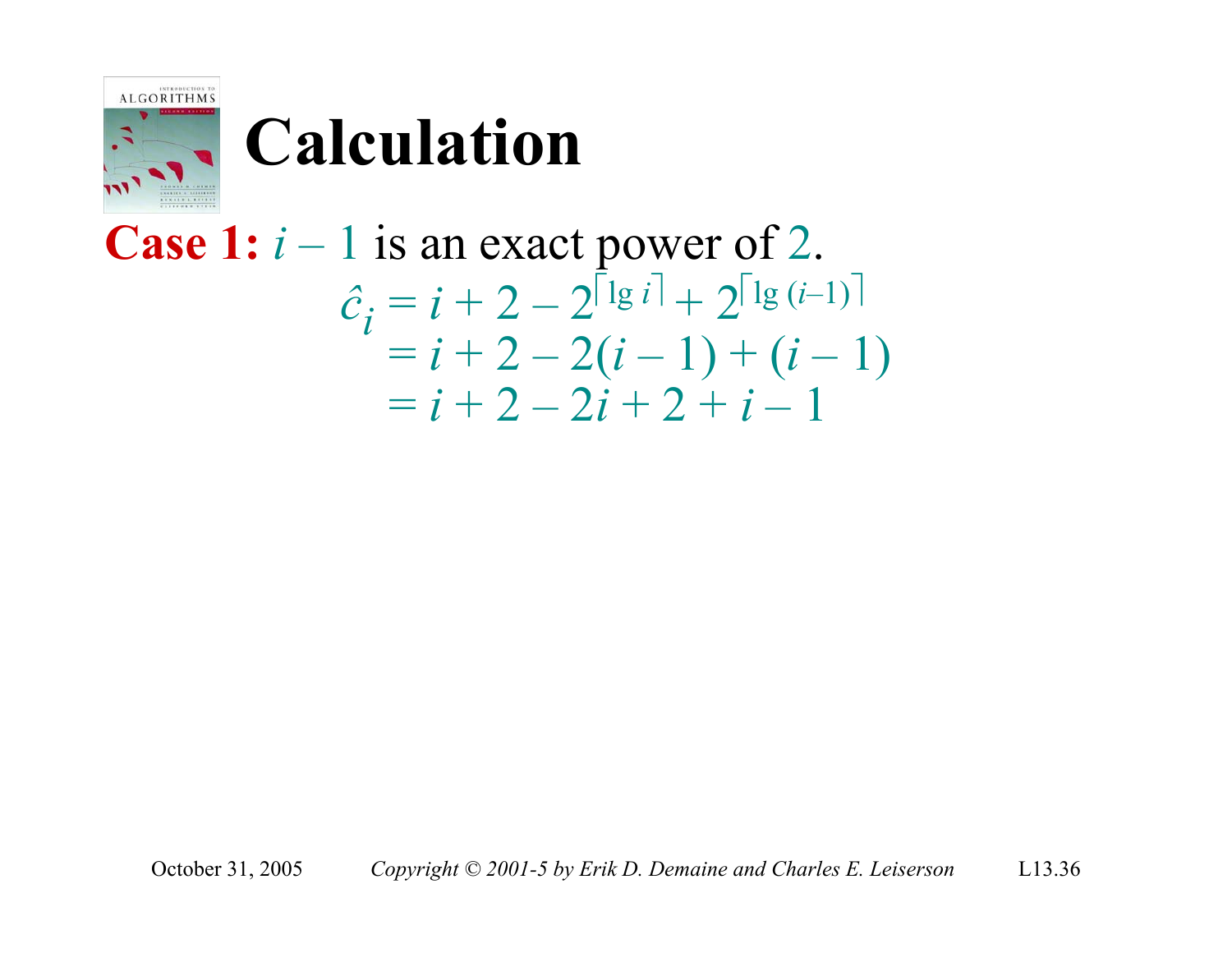

**Case 1:** 
$$
i - 1
$$
 is an exact power of 2.  
\n
$$
\begin{aligned}\n\hat{c}_i &= i + 2 - 2^{\lceil \lg i \rceil} + 2^{\lceil \lg (i-1) \rceil} \\
&= i + 2 - 2(i - 1) + (i - 1) \\
&= i + 2 - 2i + 2 + i - 1 \\
&= 3\n\end{aligned}
$$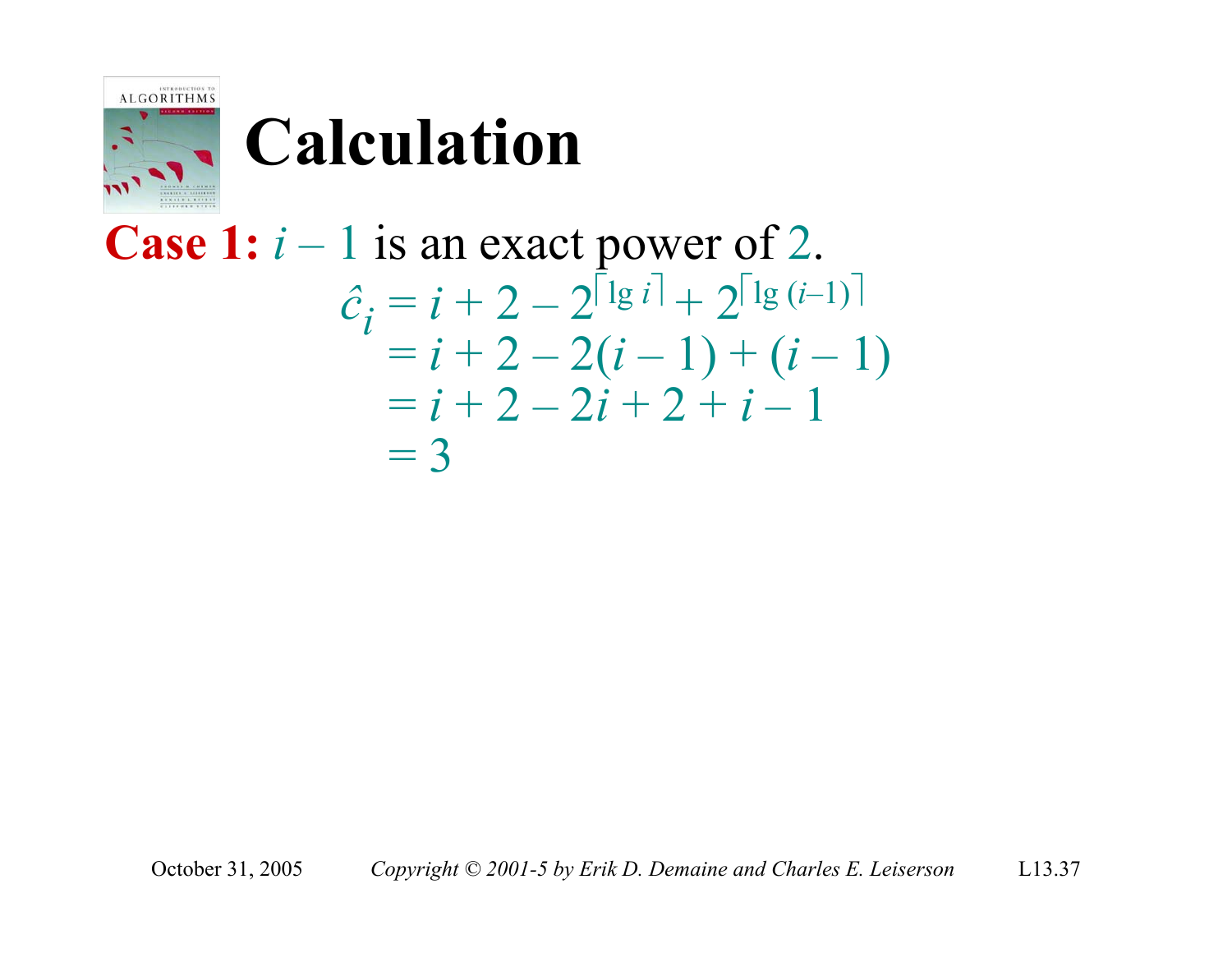

**Case 1:** 
$$
i - 1
$$
 is an exact power of 2.  
\n
$$
\hat{c}_i = i + 2 - 2^{\lceil \lg i \rceil} + 2^{\lceil \lg (i-1) \rceil}
$$
\n
$$
= i + 2 - 2(i - 1) + (i - 1)
$$
\n
$$
= i + 2 - 2i + 2 + i - 1
$$
\n
$$
= 3
$$

**Case 2:** *i* – 1 is *not* an exact power of 2.  $\hat{c}_i = 1 + 2 - 2^{\lceil \lg i \rceil} + 2^{\lceil \lg (i-1) \rceil}$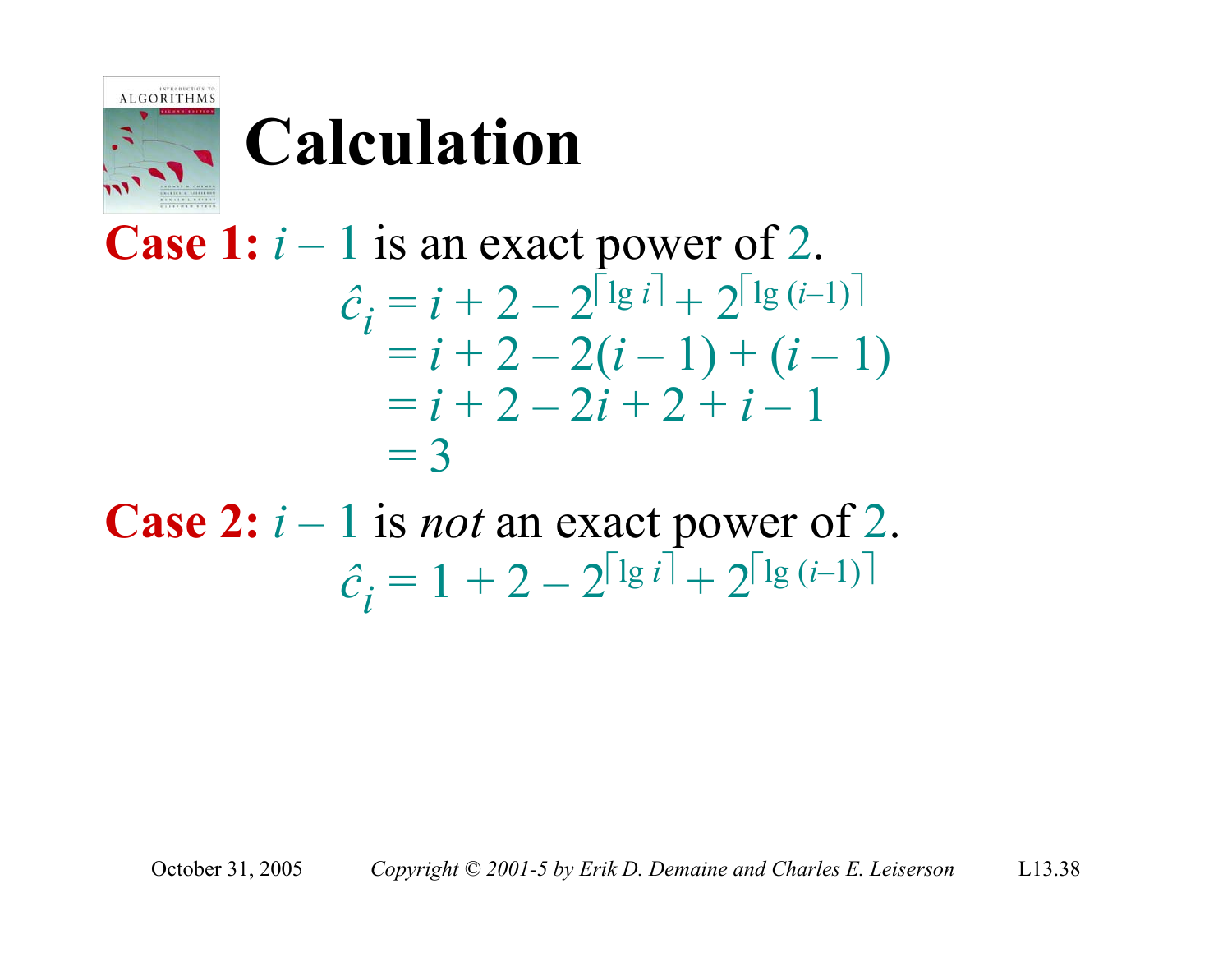

**Case 1:** 
$$
i - 1
$$
 is an exact power of 2.  
\n
$$
\begin{aligned}\n\hat{c}_i &= i + 2 - 2^{\lceil \lg i \rceil} + 2^{\lceil \lg (i-1) \rceil} \\
&= i + 2 - 2(i - 1) + (i - 1) \\
&= i + 2 - 2i + 2 + i - 1 \\
&= 3\n\end{aligned}
$$

**Case 2:** *i* – 1 is *not* an exact power of 2.  $\hat{c}^{}_{\vec{l}} = 1 + 2 - 2^{\left\lceil \lg \iota \rceil \right\rceil} + 2^{\left\lceil \lg \left( \vec{l-1} \right) \right\rceil}$  $= 3$  (since  $2^{\lceil \lg i \rceil} = 2^{\lceil \lg (i-1) \rceil}$ )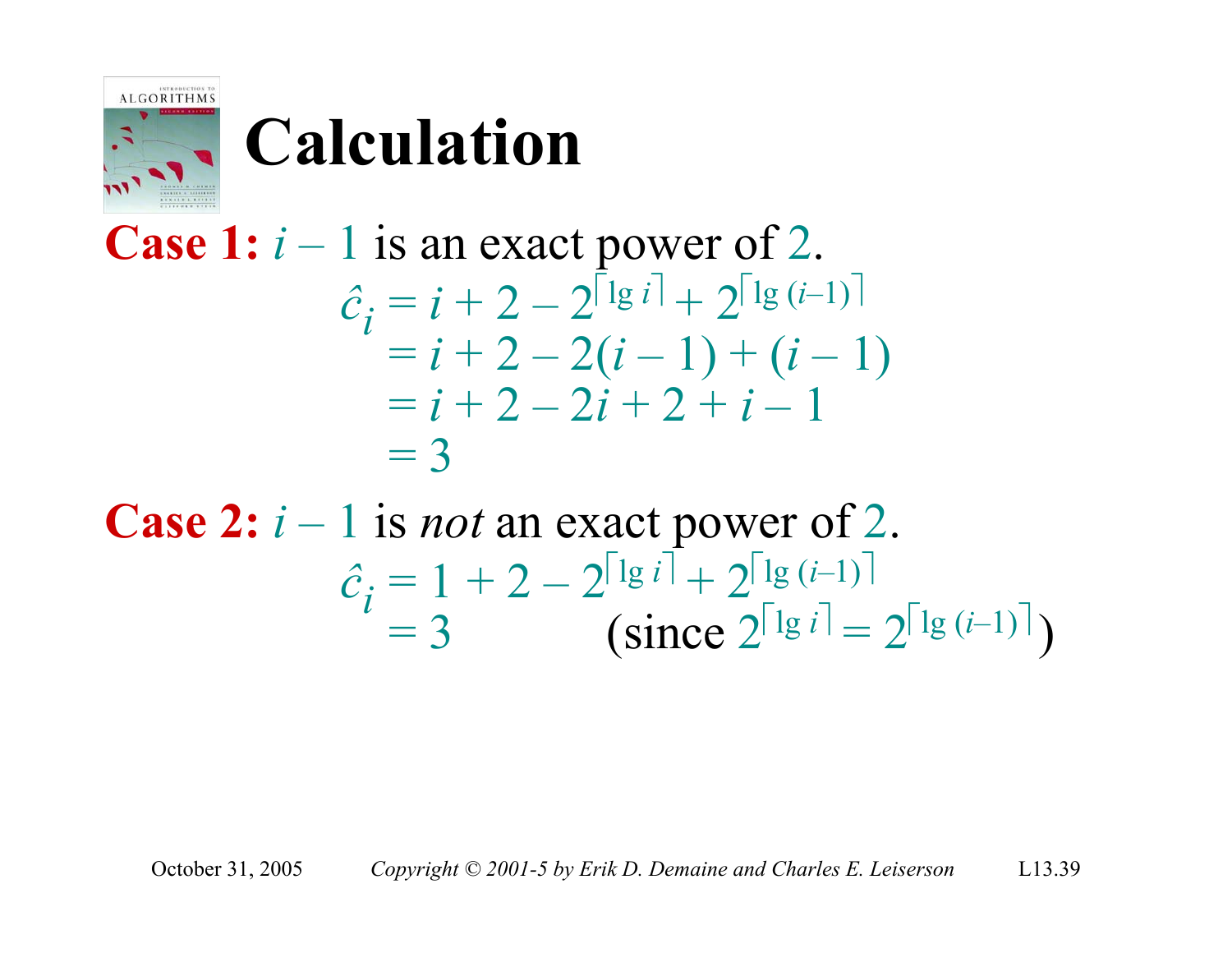

**Case 1:** 
$$
i - 1
$$
 is an exact power of 2.  
\n
$$
\hat{c}_i = i + 2 - 2^{\lceil \lg i \rceil} + 2^{\lceil \lg (i-1) \rceil}
$$
\n
$$
= i + 2 - 2(i - 1) + (i - 1)
$$
\n
$$
= i + 2 - 2i + 2 + i - 1
$$
\n
$$
= 3
$$

**Case 2:** *i* – 1 is *not* an exact power of 2.  $\hat{c}_i = 1 + 2 - 2^{\lceil \lg i \rceil} + 2^{\lceil \lg (i-1) \rceil}$  $= 3$ 

Therefore, *n* insertions cost  $\Theta(n)$  in the worst case.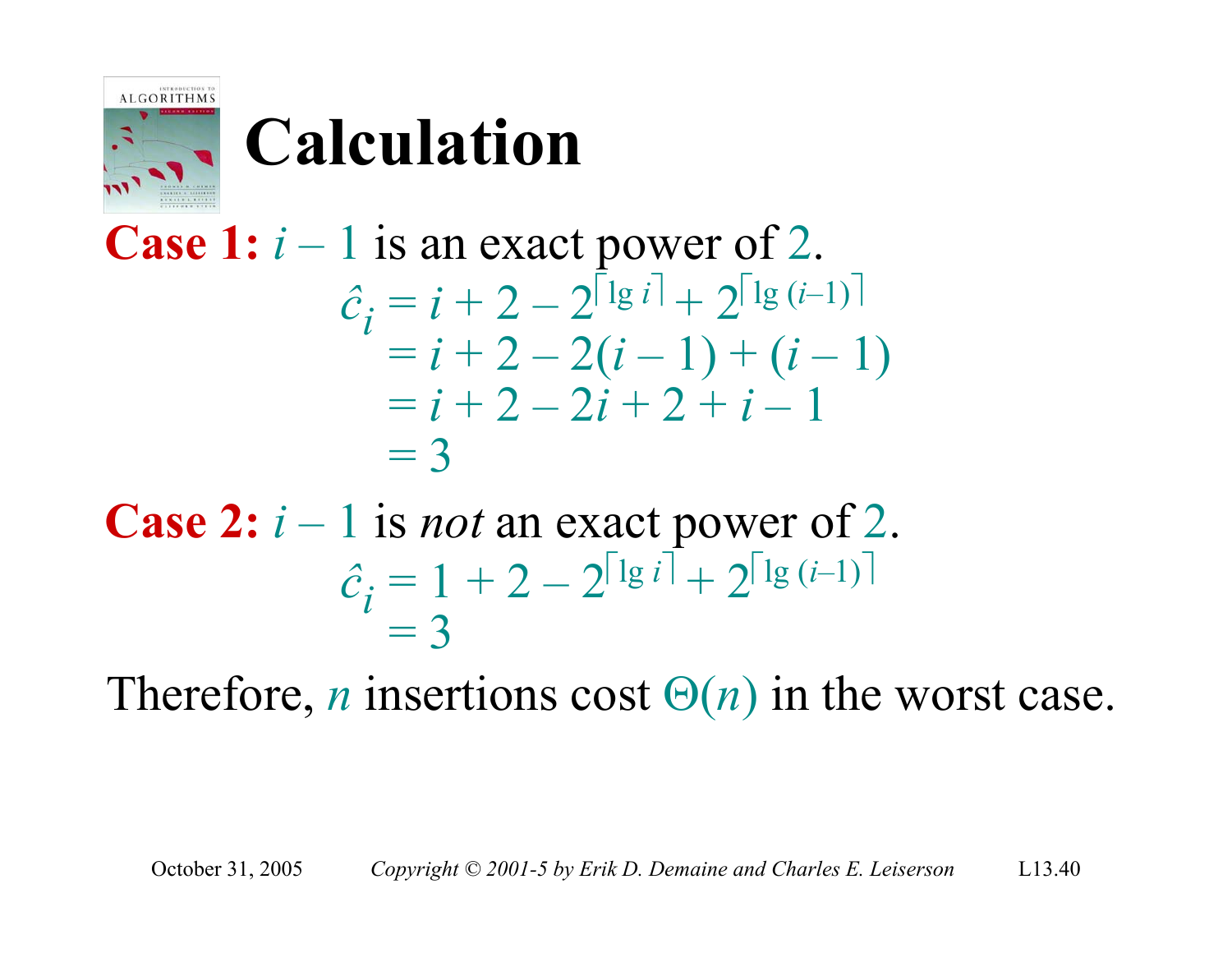

**Case 1:** 
$$
i - 1
$$
 is an exact power of 2.  
\n
$$
\hat{c}_i = i + 2 - 2^{\lceil \lg i \rceil} + 2^{\lceil \lg (i-1) \rceil}
$$
\n
$$
= i + 2 - 2(i - 1) + (i - 1)
$$
\n
$$
= i + 2 - 2i + 2 + i - 1
$$
\n
$$
= 3
$$

**Case 2:** *i* – 1 is *not* an exact power of 2.  $\hat{c}_i = 1 + 2 - 2^{\lceil \lg i \rceil} + 2^{\lceil \lg (i-1) \rceil}$  $= 3$ 

Therefore, *n* insertions cost  $\Theta(n)$  in the worst case. **Exercise:** Fix the bug in this analysis to show that the amortized cost of the first insertion is only 2.